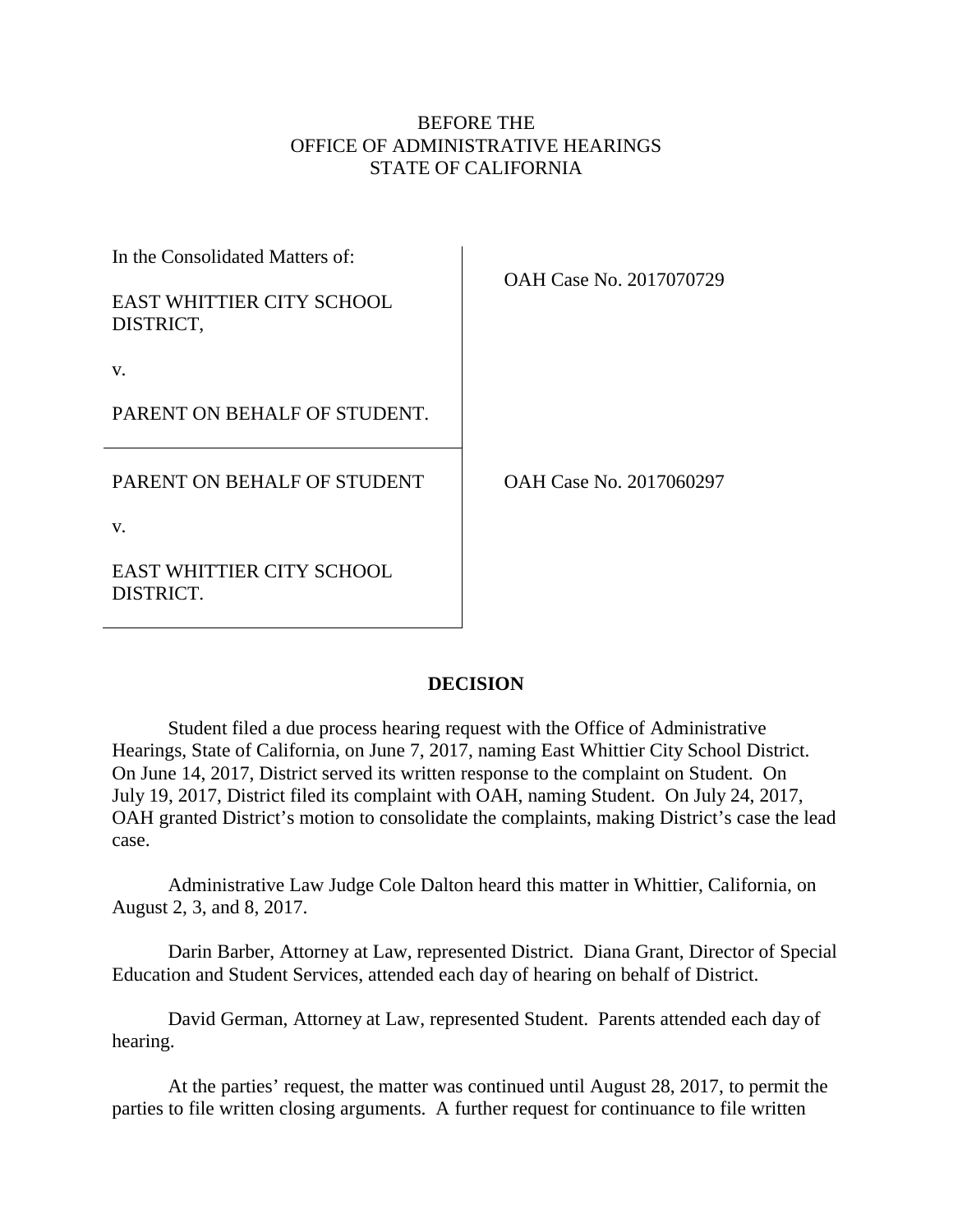closing arguments was granted for good cause and the matter continued again from August 28, 2017 to September 1, 2017. Upon timely receipt of closing arguments on September 1, 2017, the record was closed and the matter submitted for decision.

## $ISSUES<sup>1</sup>$

#### *Student's Issue:*

1. Did District deny Student a FAPE for the 2017-2018 school year, in the spring of 2017, by failing to offer an appropriate placement in the least restrictive environment?

Student seeks an order that he be placed in the general education setting with a fulltime individual aide from a non-public agency. Student also seeks an order that District provide Student with consultation and supervision services from an inclusion specialist.

#### *District's Issue:*

2. Did District offer Student a FAPE for the 2017-2018 school year at the March 20, 2017 and May 31, 2017 IEP team meetings such that District can implement its offer without parental consent?

District seeks an order that it may implement its 2017-2018 offer of FAPE without parental consent.

#### SUMMARY OF DECISION

Student contends District's spring 2017 individualized education programs did not offer placement in the least restrictive environment and that full inclusion, with appropriate supports offered Student a free appropriate public education. District contends that its offer of placement in a kindergarten to second grade moderate to severe special day class offered Student placement in the least restrictive environment appropriate to meet his unique needs.

 $1$  The issues have been rephrased and reorganized for clarity. The ALJ has authority to redefine a party's issues, so long as no substantive changes are made. (*J.W. v. Fresno Unified School Dist.* (9th Cir. 2010) 626 F.3d 431, 442-443.) To the extent Student's closing brief argued issues concerning the appropriateness of inclusion and behavior support during the 2016 – 2017 school year, those issues were not pled in the due process hearing request, and are not addressed in this decision. (20 U.S.C. § 1415(f)(3)(B); Ed. Code, § 56502, subd. (i); *County of San Diego v. California Special Education Hearing Office* (9th Cir. 1996) 93 F.3d 1458, 1465.)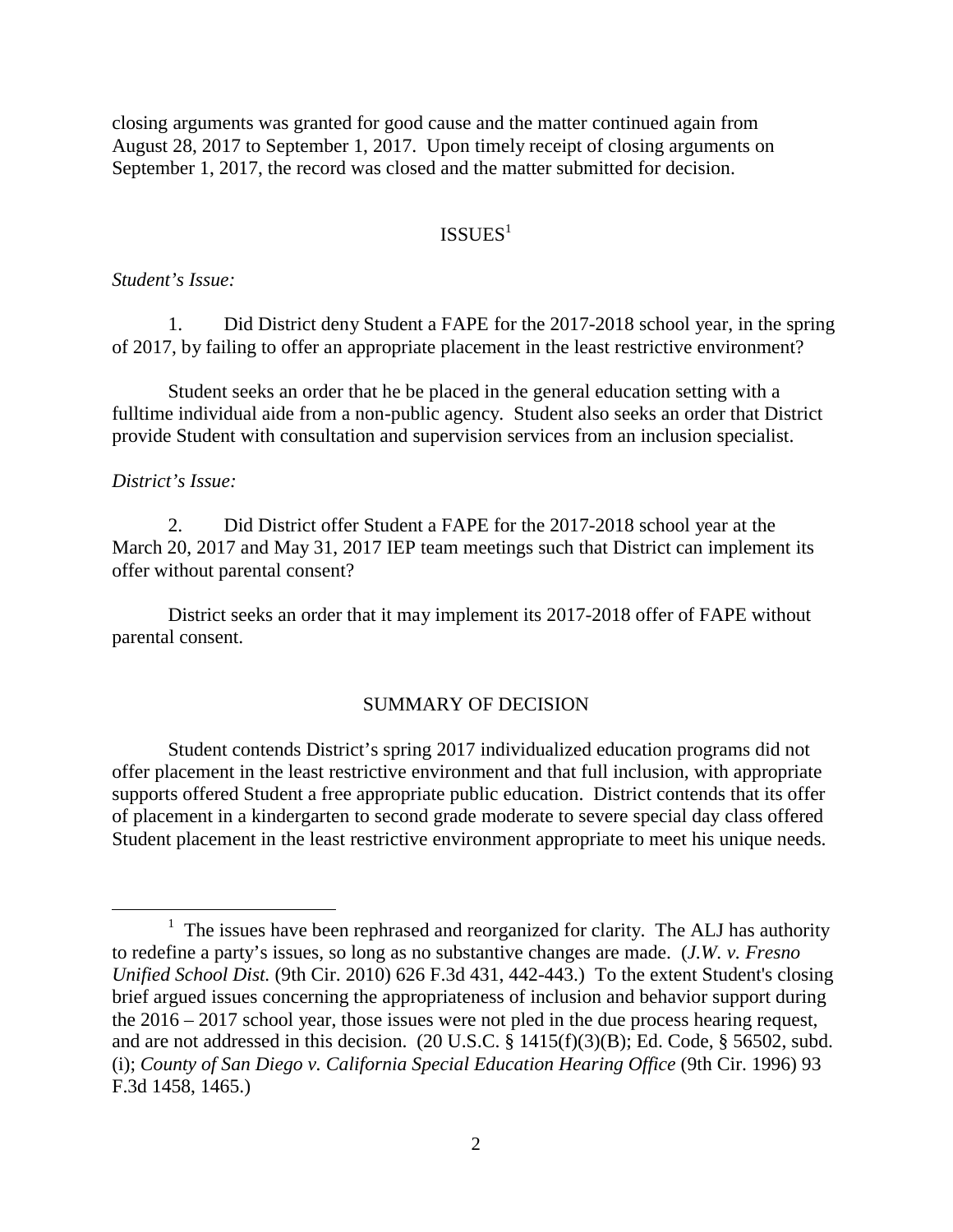Student proved that a general education placement with appropriate supports offers him a placement in the least restrictive environment appropriate in light of his circumstances. Student received some educational benefit from full inclusion during kindergarten, even though District did not provide appropriate inclusion and behavior support. Student also sought retention in kindergarten with appropriate supports and demonstrated this to be an appropriate remedy in light of his age, intellectual functioning, stature, and social functioning. District will not be allowed to implement its spring 2017 IEP's. Rather, Student shall be placed in a kindergarten general education classroom with additional inclusion and behavior supports.

### FACTUAL FINDINGS

1. Student was six years old and in kindergarten at the time of hearing. He resided with Parents within District boundaries at all relevant times. Student has Down syndrome and initially qualified for special education in the fall of 2013 under the eligibility category of intellectual disability due to a mild global developmental delay.

2. Student demonstrated needs in the areas of leg strength and balance; fine and visual motor skills; expressive and receptive language; articulation; pragmatic communication; and adaptive skills such as dressing, grooming, and toileting. He communicated his wants and needs using a variety of gestures, signs, and words. He gained peer attention through hitting and hair pulling.

3. Throughout his education, providers described Student as excited, joyful, and interested in peer interaction. By his 2014 – 2015 school year, he demonstrated the ability to make good eye contact, greeted peers, and learned to gain attention and interact during reciprocal play with adult support.

4. Student spent his 2014 – 2015 and 2015 – 2016 school years in District's integrated preschool class. District referred to the class as its moderate to severe preschool special day class. Patricia Magana-Perez, Student's preschool teacher, holds a bachelor of arts in child development and an early childhood special education clear credential. She described Student's class as reverse integration in that typically developing peers attended the class for three of its four hours. The class had approximately 14 special education students and four instructional assistants.

5. General and special education students worked on the same curriculum, though modified differently as needed, in letters, numbers, colors, writing their names, and sequencing. Special education students were grouped with typically developing peers during instructional activities. Student demonstrated the ability to work with two to three other children in a group, with the help of his aide.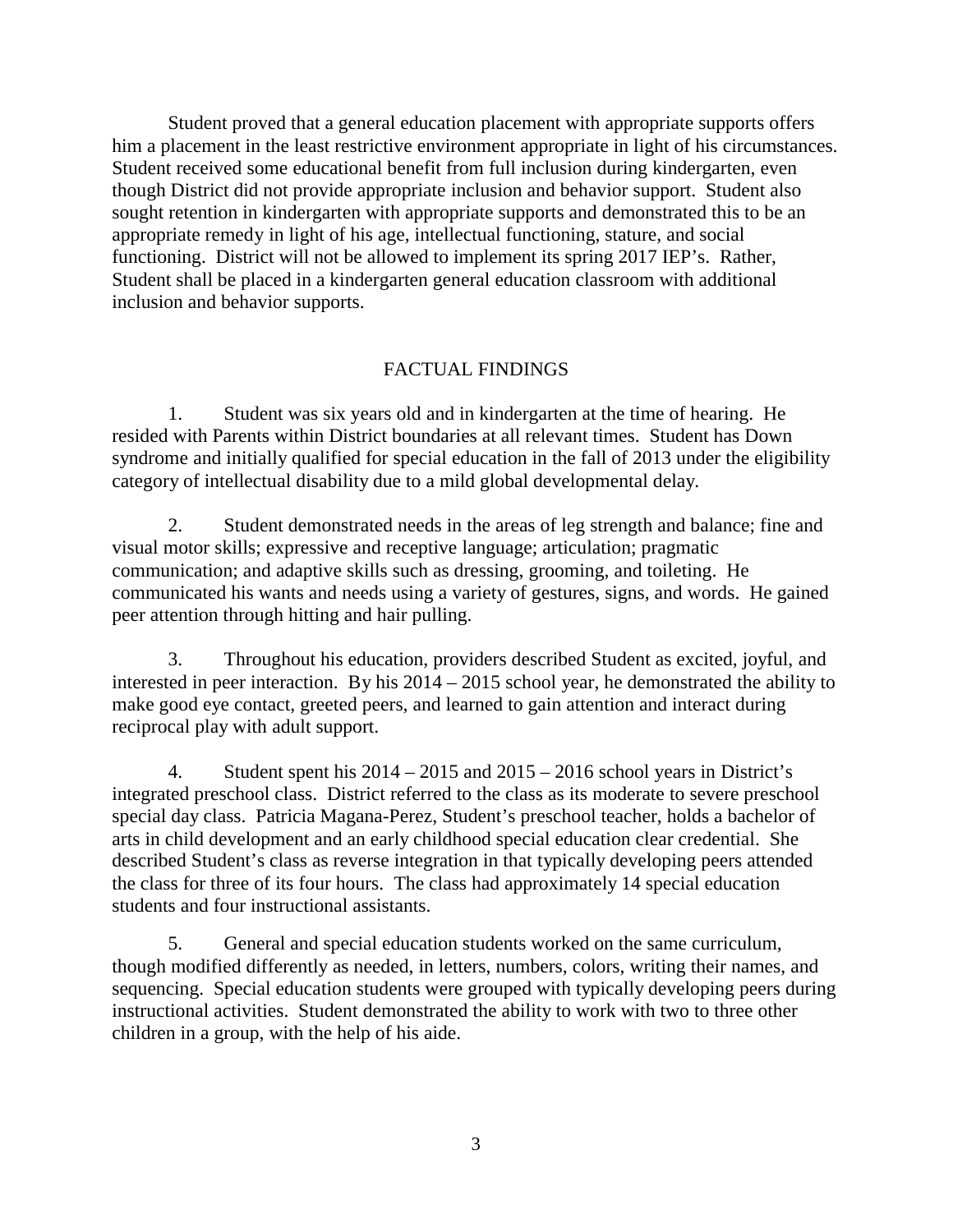6. Student enjoyed being part of a group, participating in story time, and dressing up and playing during play-time. He loved going to school. He took on responsibilities like opening the gate for the children in line, then following them onto campus.

7. Student exhibited deficits in behavior including attention and sometimes throwing objects during non-preferred activities. Socially, he greeted his peers, but required a lot of encouragement to interact with them. Nonetheless, he learned from watching them. For example, during circle time, Ms. Magana-Perez would call on other children first to provide Student an example that he would imitate. Similarly, during story time, when he first heard other children answering questions, he could respond during his turn.

8. Student demonstrated that he could model appropriate behavior from peers as he met his goal for doing so in November 2015, and continued to demonstrate that he benefitted from role models. Student's peers enjoyed being around him. He initiated peer interactions a few times per day.

9. Ms. Magana-Perez's experience with inclusion preschool showed that children give each other cues during interactions that adults do not, such as, "that's mine," or "let's go, come on!" Student benefitted from proximity to typically developing peers in her class. Ms. Magana-Perez found that integration provided students with examples of good verbal skills, compliance, rule following, and socialization. She also observed the general education children benefit by learning that, though students each develop differently, they are all the same in many ways.

10. Throughout Student's education, Parents volunteered in his classes and actively participated during IEP team meetings. They joined outside organizations to learn more about Down syndrome and sought out early intervention therapies to help their child. Parents wanted Student to attend school with typically developing peers to emulate the world he will continue to live in outside the classroom.

# *Spring 2016 Triennial Assessments*

11. District conducted comprehensive assessments in preparation for Student's transition into kindergarten in the 2016 – 2017 school year. The IEP team reviewed the assessments at the May 11, 2016 IEP team meeting.

12. Based on the assessments and her experience with Student, speech language pathologist, Jasmine Simmons, determined that Student demonstrated receptive vocabulary within the average range compared to same age peers. That meant that Student could learn to segment phrases, then simple sentences, at which point his verbal expression could flow with fewer prompts. To this end, she recommended Student experience different environments, including parks and zoos, where modeling vocabulary would help Student continue to expand his expressive vocabulary.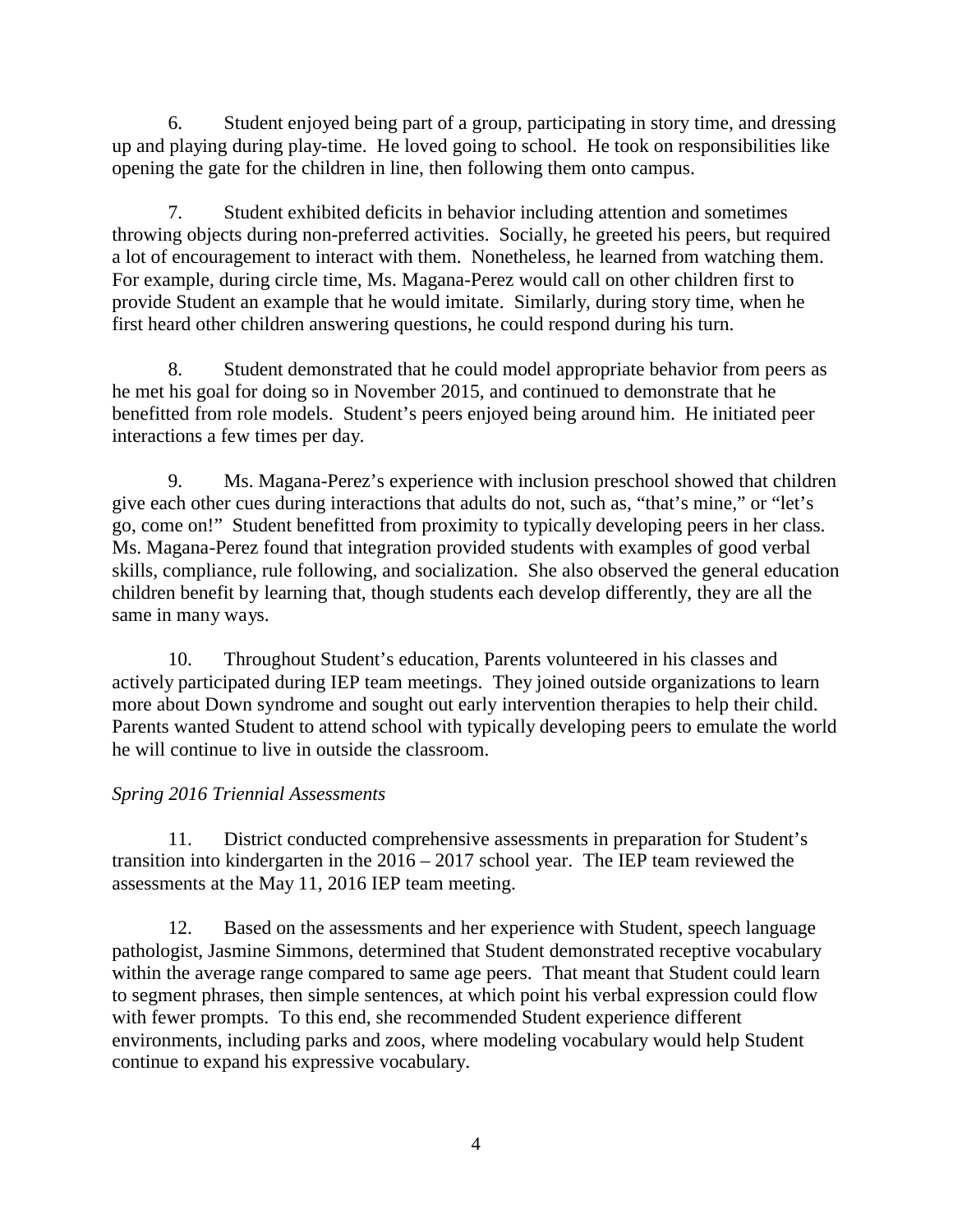13. Ms. Magana-Perez, conducted the Battelle Developmental Inventory, 2nd Edition, and prepared a transition report. The Battelle measured progress on Personal-Social, Adaptive, Motor, Communication, and Cognitive developmental milestones. Though Student showed significant delays in all areas, he also demonstrated mastery and emergence of various skills related to social-emotional and academic development. For example, Student mastered the areas of responding differently to familiar and unfamiliar children; playing with peers using the same materials without disturbing the other child's play; expressing affection or liking for a peer; and attending to small group tasks for five minutes. He demonstrated emerging ability to express sympathy or concern for others; allowing others to participate in activities; and completing learning tasks having two or more steps without assistance.

14. Based on her experience with Student in class, along with the results of the Battelle, Student demonstrated the need for adult assistance throughout his school day. When challenged by work he avoided tasks by throwing materials on the floor, saying no, and attempting to leave the area. However, he developed the ability to attend circle time for up to 10 minutes during routines, preferred stories, and music. Overall, Student made good progress in all areas, improving his attention, participation, and social skills.

15. At hearing, Ms. Magana-Perez described Student's ability to model typically developing peers during academic tasks, following routines, and play. He made progress on all of his goals and good progress on pre-academic skills. He demonstrated the ability to work in small groups for most of the day with adult support. Student continued to require skill development in completing tasks without prompts, following rules when game playing with peers, following classroom rules, using words for social contact and peer interaction.

16. School psychologist Adriana Sevilla, found that, while Student required some support and redirection, he behaved well in the classroom. He demonstrated the desire to interact with other students in play, though he required moderate support to play appropriately with friends. Ms. Sevilla reported that cognitive testing results should be interpreted with caution due to Student's communication deficits, impulsivity, and noncompliance. Ms. Magana-Perez agreed that standardized assessments do not capture all of Student's progress.

17. On this basis, with a 95 percent confidence interval, Student's intelligence quotient spanned from 44 to 70, placing him in a range of developmental delay anywhere between severe and borderline, according to assessment descriptors. Ms. Sevilla's report included a review of Student's initial assessments from December 2013. In 2013, assessments showed a Brief IQ Composite Score of 74 on the Leiter International Performance Scale - Revised, a language free test and a standard score of 71 on the Cognitive Domain of the Battelle. Testing demonstrated that Student fell within the borderline range. However, reviewing overall test results, the school psychologist in 2013 determined Student demonstrated a mild developmental delay.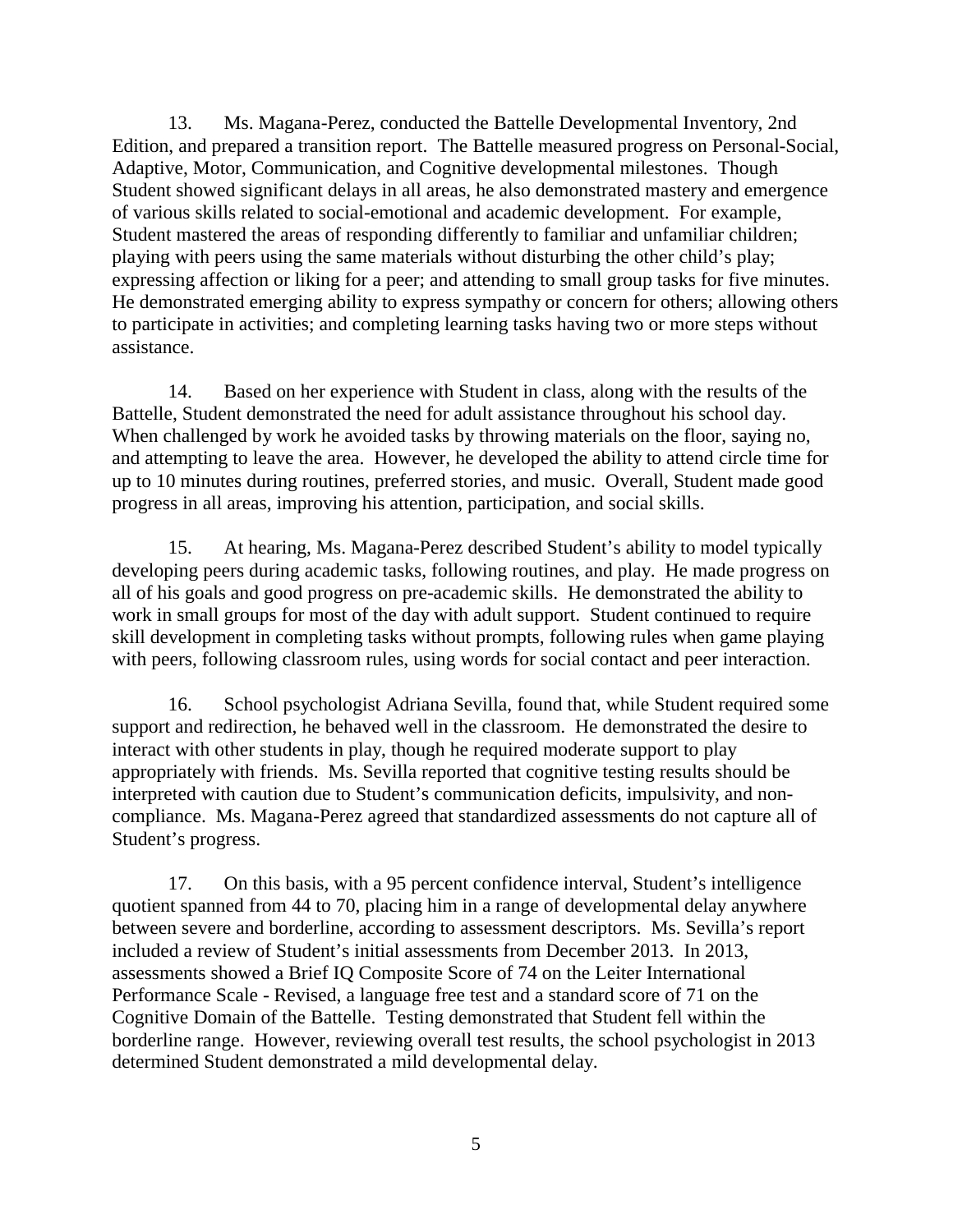18. The May 11, 2016 IEP, restates District's least restrictive environment analysis from the prior annual IEP, indicating that Student required 95 percent of his educational time be spent outside the regular class. Given Student's progress in an integrated educational environment, Parents disagreed with District's offer of 30 minutes of inclusion time per day.

19. Parents opined that inclusion in only the morning routine, which consisted of putting away backpacks and taking attendance, felt like a step backward. Parents suggested a behavior plan be implemented if Student engaged in behaviors that impeded learning while fully included.

# *Dr. Falvey*

20. Dr. Mary Falvey conducted an independent evaluation of Student's placement, at Parent request in October 2016. Dr. Falvey holds a bachelor's degree in social sciences and master's and doctoral degrees in special education. She worked as a special education teacher for four years. She became a professor of special education in 1980, where she continued to teach as Emerti Professor, part time, through the time of hearing. She was Dean of the Charter College of Education for the University from 2006 – 2013.

21. Over the course of several decades, Dr. Falvey researched and wrote several peer reviewed published works on the development of education programs and inclusion of students with disabilities. For 15 years, she worked as a consultant in District's local plan area to build inclusive school programs. She supervised teachers in many school districts in the local plan area, but had no experience with District.

22. Dr. Falvey described the paradigm shift that occurred over the past 15 years in developing inclusive models that changed teachers' attitudes toward inclusion. In over 100 published research studies, students taught with their general education peers showed more academic and social gains over student in self-contained classrooms. Because all students learn in different ways and at different rates, using differentiated instruction results in a positive impact on both special and general education students in inclusion classrooms.

23. Dr. Falvey's expert opinions carried much weight given her experience and training in the area of inclusion. She expressed her ultimate conclusion, that all students should be included to the greatest extent possible. At first blush, this sweeping generalization might cast doubt on her bias and credibility. However, this opinion aligns with the IDEA's policy preference for inclusion to the maximum extent appropriate. Further, Dr. Falvey provided specific examples of how Student benefitted from full inclusion and could continue to make progress in a full inclusion environment.

# OCTOBER 2016 OBSERVATIONS

24. Dr. Falvey's evaluation consisted of observations on October 9, 11, and 18, 2016. She prepared a report dated November 29, 2016. Dr. Falvey observed Student in his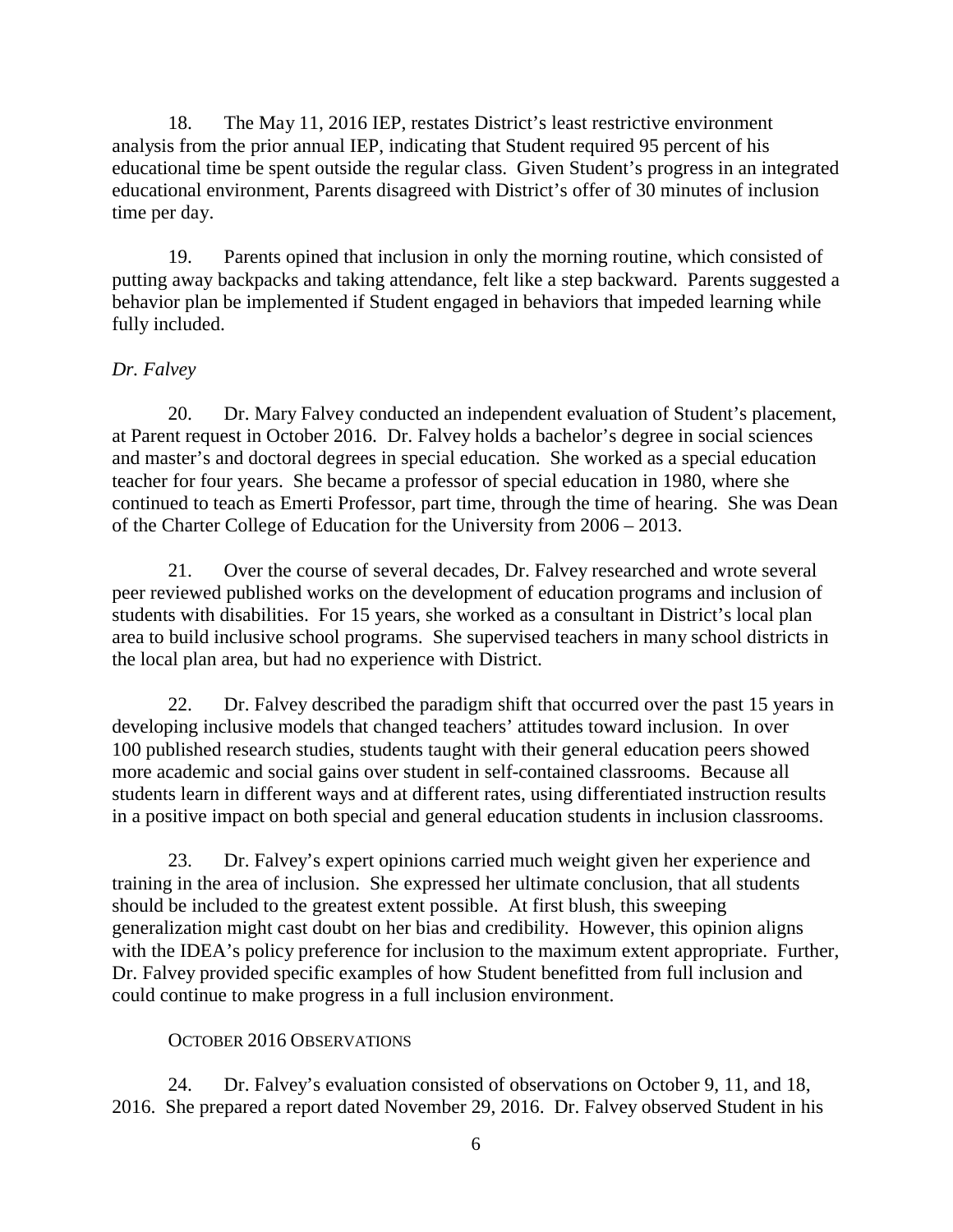home and at his integrated preschool placement. She observed Tracey Jennum's general education kindergarten class, in which Student was later placed, and the K-2 moderate to severe special day class District offered in the May 11, 2016 IEP. District again offered the K-2 class in the spring 2017 IEP's, which are the subject of this hearing.

25. Dr. Falvey determined the K-2 special day class would not meet Student's needs. The class offered a much slower pace than Student experienced in his inclusion preschool class. Further, the very low level of verbal communication would not provide sufficient modeling opportunities for Student's language development. Her opinions were consistent with those of Ms. Magana-Perez and Ms. Simmons, in this regard.

26. Based upon her training, experience, and observations, Dr. Falvey recommended placement in a general education kindergarten class using Universal Design for Learning and Multi-Tiered System of Support teaching strategies. These teaching strategies accommodate learning differences, increasing access to instruction. Dr. Falvey recommended inclusion support services for consultation, collaboration, and communication with all of Student's providers to establish a basis of knowledge of Student's needs and properly support inclusion.

# *2016-2017 School Year*

27. The parties entered into a settlement agreement on November 28, 2016. Under the terms of the agreement, Student began attending Tracey Jennum's general education kindergarten class at Leffingwell Elementary School on December 1, 2016. Student received 60 minutes per week of inclusion specialist support, along with continued support from his instructional aide.

28. Ms. Jennum worked as a general education teacher for District for 17 years, teaching students in kindergarten, first and second grade. She holds a bachelor of arts degree in kinesiology - elementary school physical education; a master of arts in education; and a clear multiple subject teaching credential.

29. Ms. Jennum described her class's daily routine. Upon arrival, students hung up their back packs, took out lunch pails, determined whether they brought or would buy lunch, did a morning warm up page, placed that in their cubbies, went to the rug, obtained a book for reading or looking for sight words, then worked on the English language arts program until recess. After the morning routine, the class worked in centers and on math, then went to lunch. After lunch, they read aloud again, shared, had social studies and science, met with buddies, then packed up and went home.

30. Student learned the classroom routine and rules in two to three weeks, with some re-teaching after the winter break. Most students learned the routine within the first week of school.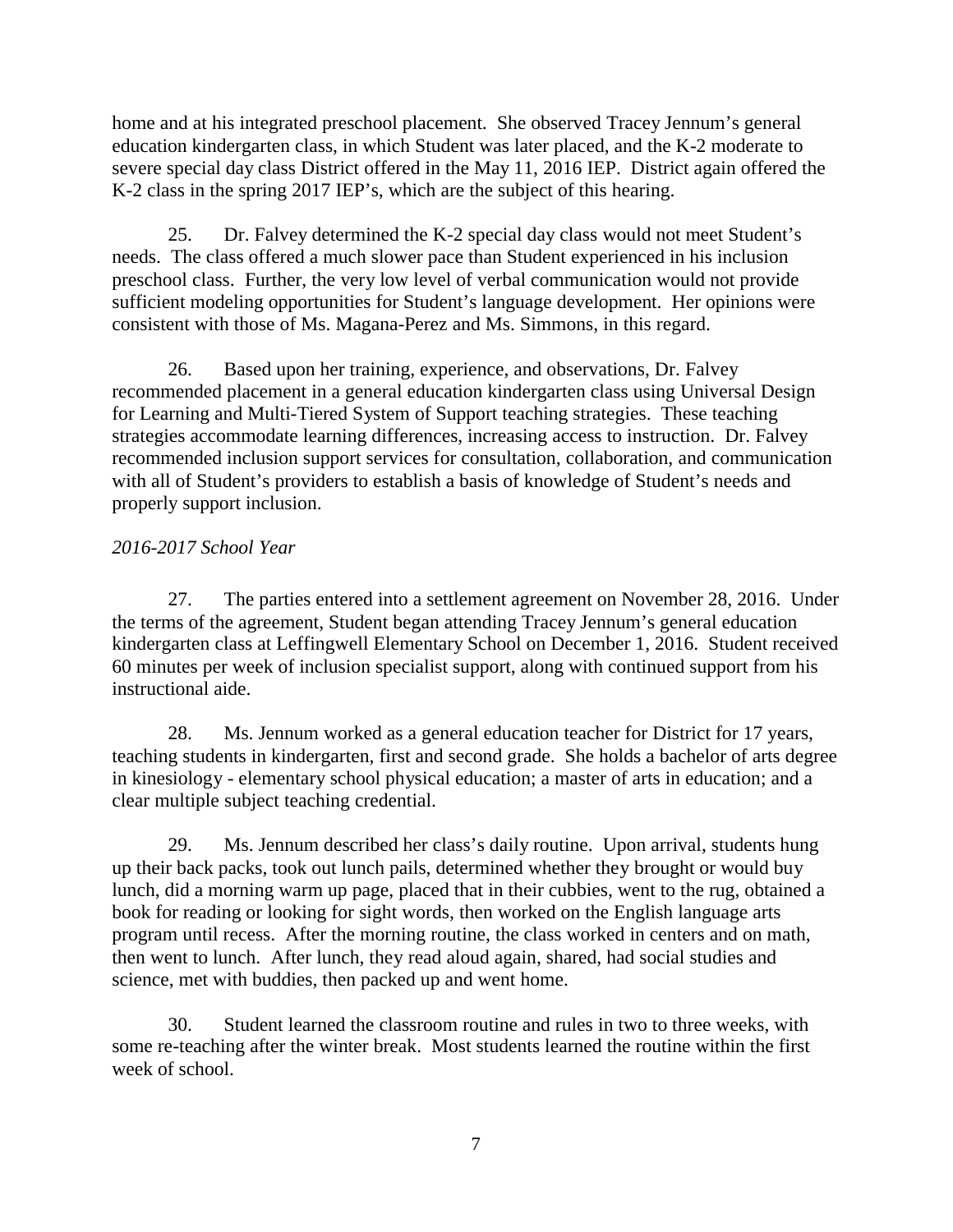31. Ms. Jennum found Student happy to be at school. He enjoyed the songs and dancing and liked to be with other students. In academics, Student demonstrated a big discrepancy with the rest of his kindergarten peers. While Student would sit with other children during circle time, he did not participate as much, she opined, because the information exceeded his developmental level.

32. Ms. Jennum used Universal Design Learning strategies, differentiated support, to match student needs, and provided reinforcement in the form of praise and support. During the 2016 – 2017 school year, Student exhibited maladaptive behaviors in her classroom including sitting down to refuse engagement, not going into class after recess, not wanting to leave class after school, and touching another student's belongings. Ms. Jennum developed a behavior log, which she sent home to communicate Student's behaviors to Parents. District did not develop a behavior intervention plan<sup>2</sup> to address these maladaptive behaviors.

33. At hearing, Ms. Jennum opined that Student should not be fully included because he required support to complete his work, did not keep pace with typically developing peers, demonstrated inconsistent social participation and required prompting to remain on task.

34. Ms. Jennum did not explain why she found Student's need for modification of curriculum, aide support, or prompting unusual, given that he required supports to address his unique needs. She did not describe Student as requiring all of her attention, depriving other students of access to their education, or exhibiting severe maladaptive behaviors. Yet it was clear she did not believe he should be included in a general education classroom.

# MARCH 20, 2017 IEP TEAM MEETING

35. The IEP team met on March 20, 2017 for Student's annual review. Parents; Dr. Falvey; program specialist James "Packy" Crowell; Special Education Local Plan Area Liason Lara Ulmer; Leffinwell Principal Scott Blackwell; itinerant educational specialist Sharon McAleese; general education teacher Tracey Jennum; special education teacher Jesselle Escalante; speech and language pathologist Beth Miller; physical therapist Kelly Hilliard; and occupational therapist Olivia Edmonson attended the meeting.

36. Along with placement and services, the team discussed Parents' three main concerns: school-home communication, inclusion opportunities, and retention. The parties did not dispute the appropriateness of goals or related services in speech and language, occupational therapy, or physical therapy for the 2017 – 2018 school year.

<sup>&</sup>lt;sup>2</sup> Witnesses used the terms "behavior support plan" and "behavior intervention plan" interchangeably.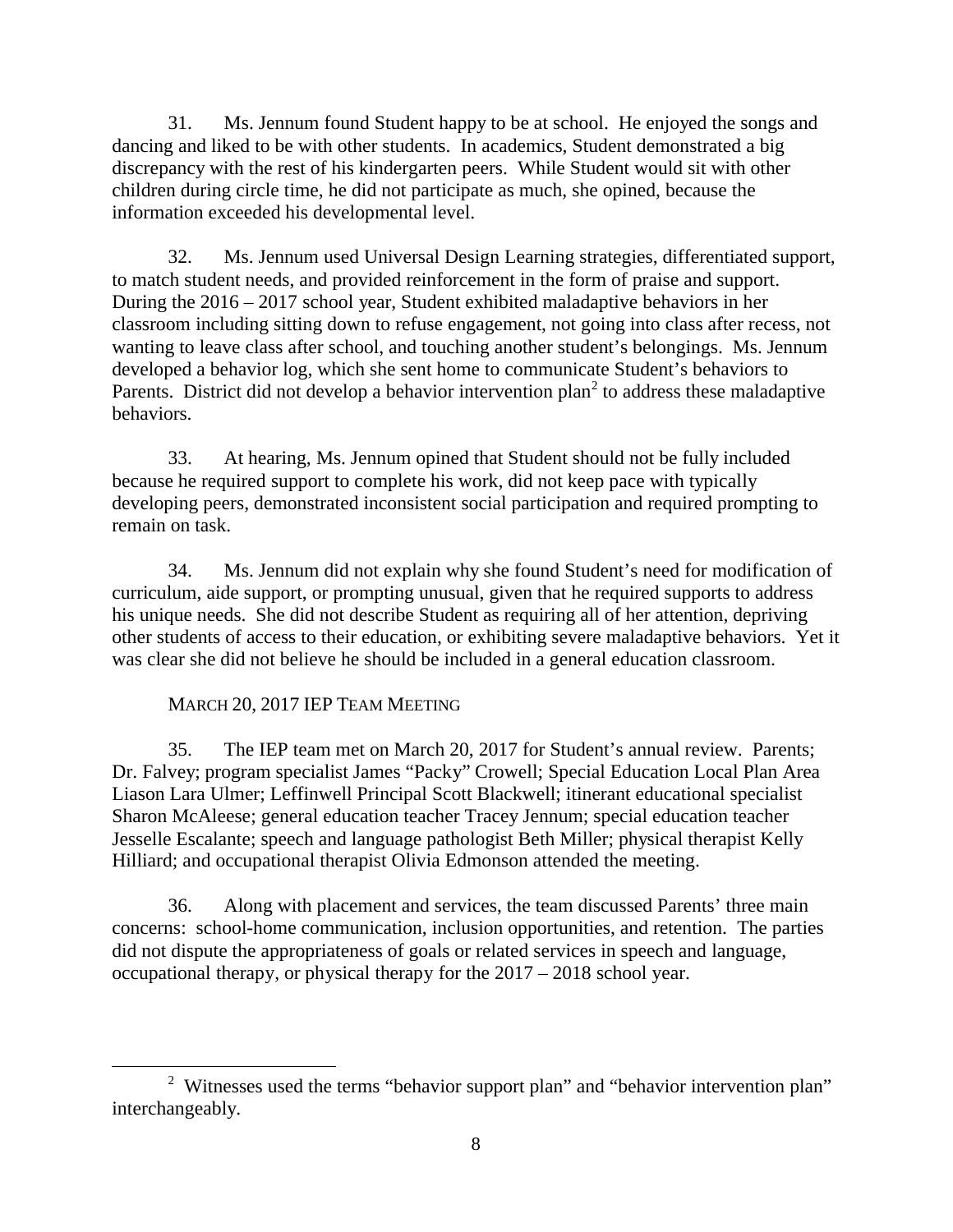37. Student demonstrated a desire to communicate and interact with typically developing peers in his class. However, he often did so in an inappropriate manner, disrupting the play of peers by grabbing, throwing or knocking over their toys.

38. Ms. McAleese holds a bachelor of arts in child development, a master of science in education, and teaching credentials in multiple subjects, learning handicapped, and severely handicapped. She worked as District's inclusion specialist since 1996, collaborating with and training teachers, aides, and support providers; modifying and adapting curriculum; developing positive behavior support plans; designing programs and educating other inclusion specialists in successful inclusion practices for children in kindergarten through eighth grade.

39. Ms. McAleese developed an informal behavior plan and social stories to address attention and reinforce "target behaviors" described as sitting, listening and quiet hands. Student's aide used visual icons to show Student behavior expectations, such as using a picture of sitting. Student earned time to draw on paper or a white board when exhibiting "target behaviors." In formal behavior intervention plans, target behaviors identify the maladaptive behaviors the plan seeks to extinguish. Here, Ms. McAleese used the term "target behavior" to identify desired behaviors.

40. Ms. McAleese did not take antecedent-behavior-consequence data to develop the plan. Because of the lack of data collection, she could not track whether target behaviors changed in frequency or duration. There was no way to determine whether the plan was consistently implemented. As a result, Student's behaviors improved but did not diminish.

41. At hearing, Ms. McAleese explained her ability to support Student in the general education setting as limited, because she was an itinerant and not full time. She provided services at Student's school only one day per week. She explained that Student's aide communicated with her via text, daily. To meet Student's needs in kindergarten, she wrote out a script for the aide to say to Student to support him. She modeled interventions and strategies for the instructional aide. Ms. Jennum provided her with three weeks of curriculum at a time for modification. Ms. McAleese, over time, trained the aide to modify work.

42. Socially, Ms. McAleese described Student as a lovable, happy, little guy, with a cute personality. He demonstrated success in social opportunities including carpet time and free play. He played house with other students under the slide. He interacted with other students, playing with blocks or cars. His goals for the 2017 – 2018 school year are tied to state standards, but highly modified. For example, Student's goal for identifying eight letters of the alphabet addresses reading foundation, an English Language Arts standard. First grade students typically address phonemic awareness, blending sounds and need to know the alphabet as a precursor to reading.

43. Ms. McAleese concluded that Student required placement in a first grade special day class, as he did not demonstrate sufficient progress in his general education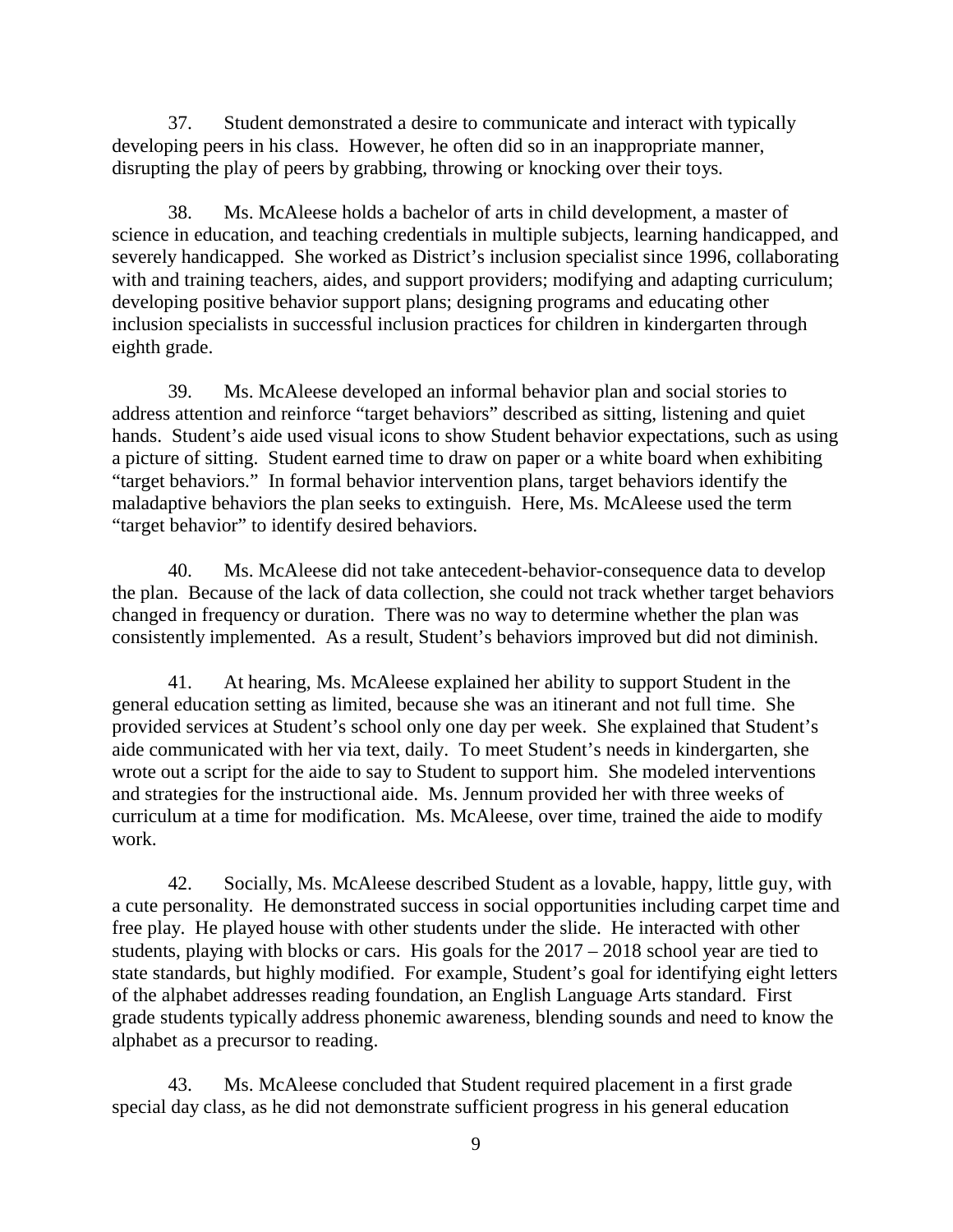kindergarten placement. He required multiple teaching strategies, such as re-teaching and prompting, in the same lesson to target skill acquisition.

44. Ms. McAleese reasoned that, if a special education teacher with a moderate to severe credential worked with Student in a special day class, and supervised the instructional aides directly, he would achieve more academically than he would if fully included in a general education class. Instructional aides are not teachers and not familiar with curriculum, how to scaffold, and assess moment by moment whether Student is accessing the information. For these reasons, she believed Student should not be in a general education placement.

45. However, Student's present levels of performance showed that he made some progress academically in his general education placement. He had two math goals. He demonstrated rote counting to four with no more than two prompts, towards a goal of counting to 20. The prior year he imitated counting behaviors to five. In one to one correspondence, a building block for addition and subtraction, he counted up to three objects, knowing that three equaled the total amount. By March 2017, he counted six objects but could show correspondence between one object and the numeral one.

46. In the area of behavior, Student completed two-step tasks with no more than three prompts. He transitioned between activities with an object or icon and verbal instruction during center time with no more than three prompts. His teacher used immediate reinforcement to aide improvement in this area. Student could use words and exchange toys with peers, though he did not meet his goal to do so independently. In literacy, Student learned three additional letters of the alphabet, for a total of eight towards the goal of 24.

47. Ms. Jennum agreed with the District team, that providing time for social interaction with typically developing peers during recess and lunch was appropriate for Student's first grade IEP. She described the Visual and Performing Arts program at Leffingwell Elementary School, which would comprise a component Student's inclusion for the 2017 – 2018 school year. Once a month a team of teachers held an art lesson, dance, physical education, science, or art project, in which Student could participate.

48. The IEP team discussed Student's behaviors and the informal behavior plan. Mr. Crowell recommended a functional behavior assessment to determine the function of Student's behaviors and develop a consistent plan to address them. Mr. Crowell holds a bachelor of arts in history and a master of science in special education. He holds an administrative credential and a clear moderate to severe education specialist credential. At hearing, he described his participation in the development of Student's spring 2017 IEP's as an administrator.

49. Mr. Crowell led the least restrictive environment discussion. The team considered options from general education without support to special day class with support. Mr. Crowell agreed with other District providers that Student should not be fully included, based upon his experience and information obtained during the IEP team meeting.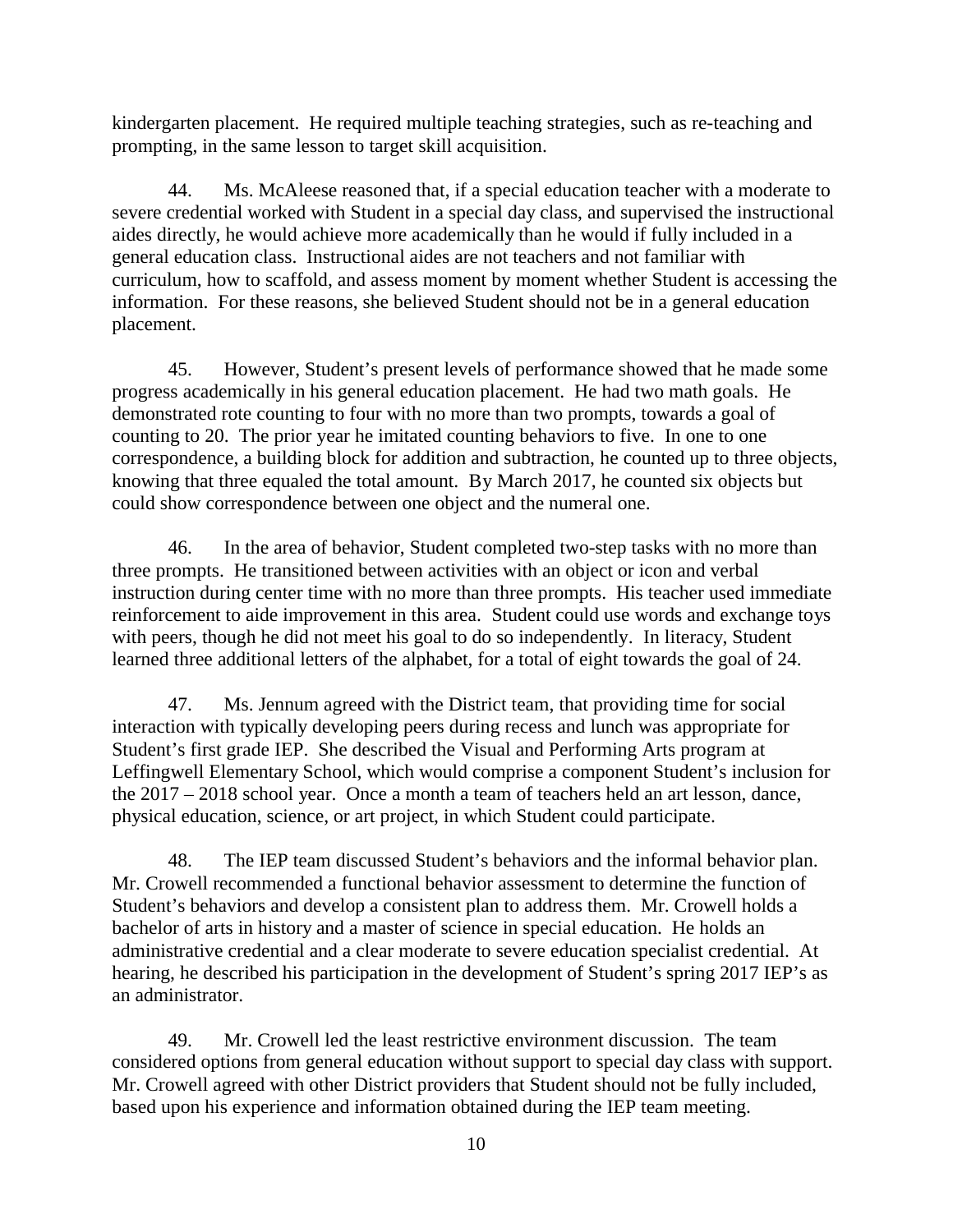50. Ms. Escalante taught the K-2 moderate to severe special day class being recommended to Parents. She described the class at the IEP team meeting. Ms. Escalante holds a bachelor of arts in urban education and a special education teaching credential. She holds a master's of education in curriculum and instruction. She has worked with District since 2009.

51. Ms. Escalante's K-2 class had approximately 11 students, some with instructional aides. None of her students from the 2016 – 2017 school year matriculated to a general education placement. She did not teach an overarching general education curriculum and had limited familiarity with first grade curriculum. Rather, aides taught students in her class using their IEP goals.

52. Ms. Escalante's class joined a general education class during lunch. At playtime, students could play with their general education friends. Otherwise, instructional aides facilitated social play with typical peers, fading support to enable natural interactions. Ms. Jennum described how her general education class ate and played together at lunch, being assigned its own lunch table. The class aide facilitated play amongst classroom peers, who were typically developing children. She did not describe interaction between her class and the K-2 class.

53. Parents requested that Student repeat kindergarten, so that he could learn the things he missed by starting his kindergarten year so late. Ms. Jennum, Mr. Crowell, and Ms. Ulmer believed that repeating the school year would not benefit Student, as he did not perform as a typical beginning kindergarten student. Rather, having him repeat a grade would be detrimental in that it would shorten the amount of time he would have in his adult transition program after high school. Because of his learning rate, Student would not be an independent learner even if he did repeat kindergarten.

54. Ultimately, District offered placement in a K-2 special day class with 22 percent inclusion in lunch, recess, and District's arts program. District did not make a decision on retention at the team meeting as Mr. Crowell mistakenly believed this was an administrative decision.

## *Dr. Falvey's Placement Opinions*

55. In addition to Dr. Falvey's October 2016 observations, she met with Student four to five times, attended three IEP team meetings with Parents, and reviewed Student records. Her knowledge of Student's academics derived from her review of records and attendance at IEP team meetings.

56. Dr. Falvey opined that Student would benefit educationally from continued placement in a general education setting, with proper supports. Such supports included accommodations, modifications, inclusion specialist support, aide support, and an appropriate behavior intervention plan. Student demonstrated appropriate cognitive skills, communicative intent, and the ability to model typically developing peers. Though Student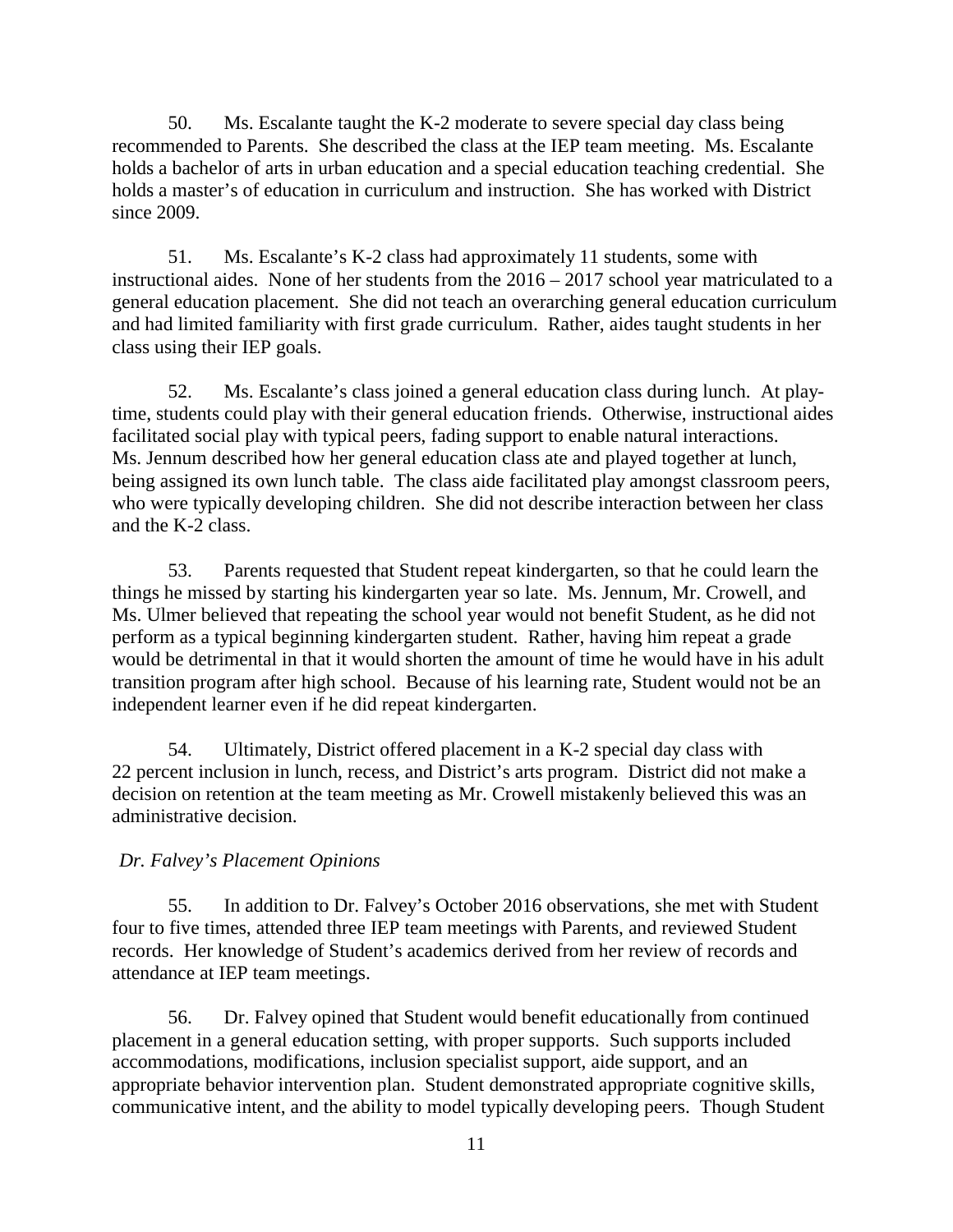did not understand academics in the same way as his peers, he made some progress within the general education curriculum. He demonstrated the ability to listen to and watch typical peers, then model appropriate behaviors.

57. At Student's developmental level, he required appropriate models of conversation. The K-2 placement offered by District had some students with limited verbal skills. Student demonstrated the ability to watch and listen to typical students in his general education class. From those examples, he modeled appropriate behavior and responses, thereby increasing his participation. He benefitted from listening to his general education peers read and answer questions. She believed that further inclusion in the general education curriculum would help Student continue to develop pre-reading and reading skills. Finally, Student required structured support to expand appropriate social interaction in the class and on the playground. Since District's offer of placement did not include these components, it would not meet Student's needs.

58. Dr. Falvey recommended increasing inclusion specialist support to 90 minutes per week to collaborate with the general education teacher and aide on modifying and sequencing Student's curriculum and to ensure consistent application of his behavior plan.

59. She explained the difference between accommodations and modifications. Accommodations included helping Student focus by highlighting text and would not change performance standards. Modifications affected performance standards, but Student still learned from being taught a more basic aspect of the same performance standards of typically developing peers. For example, while other children wrote out numbers on a calendar, Student could trace over numbers. The act of tracing provided tactile input, another method that helped Student to learn.

60. Further, Dr. Falvey persuasively described the correlation between appropriate modifications and diminished maladaptive behaviors. Student, here, engaged in challenging behaviors when working on difficult tasks. She recommended breaking up difficult tasks with easier tasks. That would allow Student to continue working without escalating to the point of engaging in escape behaviors.

61. Dr. Falvey opined Student should be retained in kindergarten. Student did not receive the benefit of the first three months of the school year, when other students in his general education class learned expectations and rules. Since Student is smaller in stature, his age difference would not have an impact on new, younger, kindergarten classmates.

# *April 5, 2017 IEP Team Meeting*

62. District determined that retention was an IEP team decision, provided Parents with the District policy on retention and scheduled an addendum meeting on April 5, 2017. Parents, Dr. Falvey, Mr. Crowell, Ms. Ulmer, Ms. McAleese, Ms. Jennum, Mr. Blackwell, Ms. Miller, and Ms. Hilliard, attended the meeting.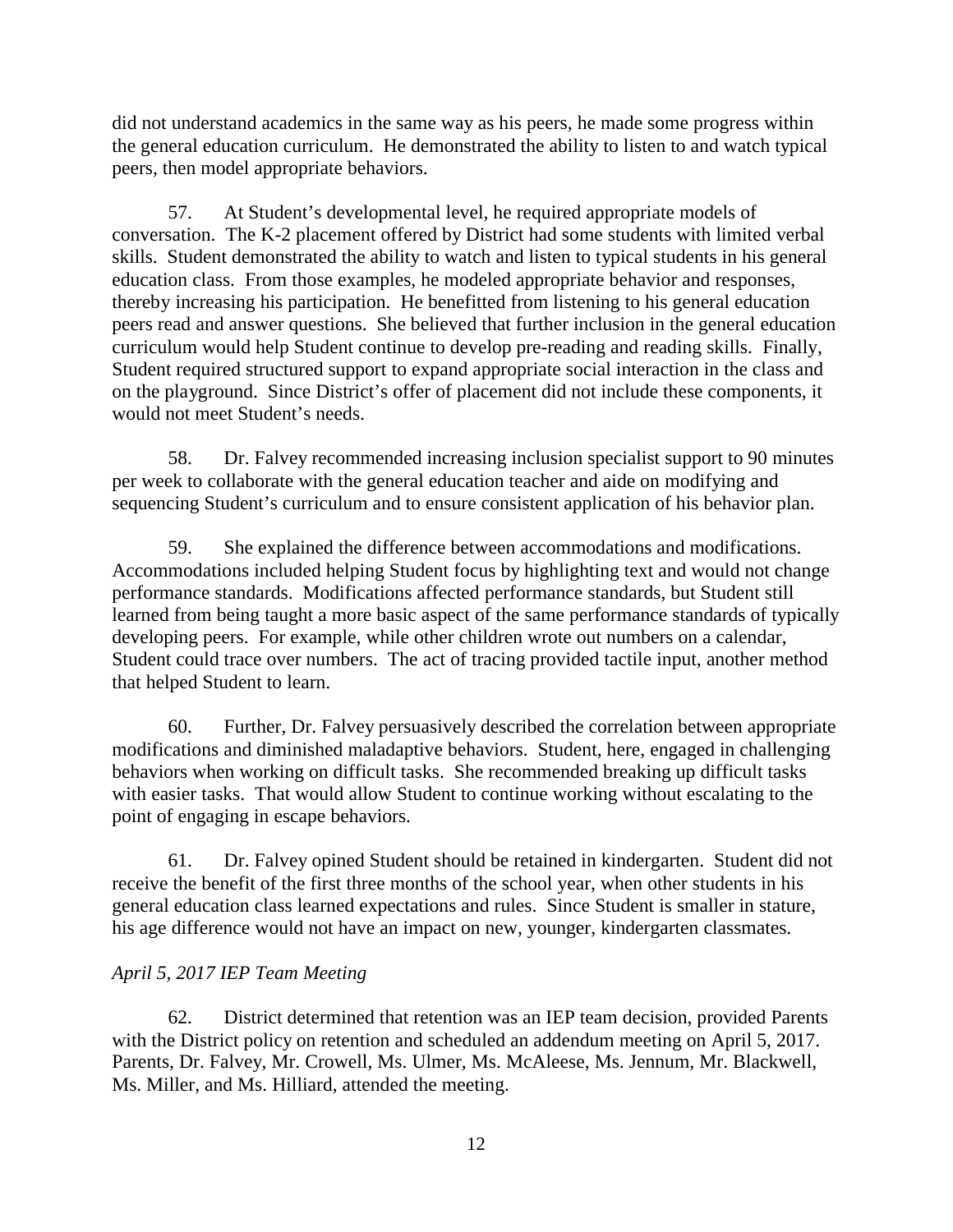63. Parents expressed their goal of having Student become an independent, functional member of society. In order to achieve that goal, Parents believed that Student should participate in school with typically developing peers. Parents and District reiterated their positions on retention of Student.

64. Dr. Falvey discussed inclusion research which, she explained, did not support District's position that a special day class would better meet Student's needs. Nonetheless, Parents agreed to observe the K-2 class and a typical first grade class with Dr. Falvey. Parents signed consent for a functional behavior assessment. District made no changes to its March 20, 2017 offer of FAPE.

## *Functional Behavior Assessment*

65. Behavior specialist Artemisa Torres conducted a functional behavior assessment of Student resulting in a report dated May 31, 2017. Ms. Torres holds a bachelor of arts in psychology, a master of science in counseling and behavior intervention case management, and became a board certified behavior analyst in 2015. She holds credentials in Pupil Personnel Services, and Child Welfare and Attendance. She became a behavior specialist with the local plan area in 2016. Her duties included conducting functional behavior assessments, developing behavior intervention plans, training staff to implement behavior plans with fidelity, collaboration with team providers, and writing IEP goals. Ms. Torres conducted a record review, classroom observations, staff interviews, parent interview, obtained observational narrative data, and an ecological analysis.

66. Parents identified maladaptive behaviors as refusal, swiping, sitting on the floor, turning away from adults, throwing items, dropping items, and eloping. Parents found that giving a "time out" did not work as a consequence for Student. Rather, removing the activity to redirect his attention, teaching consequences, and letting him know "that's not ok" are things that worked with him.

67. Ms. Jennum identified similar behaviors. At school, Ms. Jennum and Student's aide used various strategies, including setting a timer to let Student know how much time he had before a transition, using visuals, modifying the amount and difficulty of work, priming on transitions, and using a token economy. Consequences included redirection, allowing breaks, and reminding him of his reward.

68. The functional behavior assessment showed that Student engaged in refusal behavior to escape tasks, receive sensory or physical stimulation, attention, or a tangible (desired object).<sup>3</sup> However, the behavior intervention plan only targeted escape. The sole behavior goal required Student to use functional communication to request a break, instead of engaging in refusal.

 $3$  Ms. Torres observed that Student sat during a task for 10 minutes, without reinforcement, consistent with Ms. Magana-Perez's earlier description.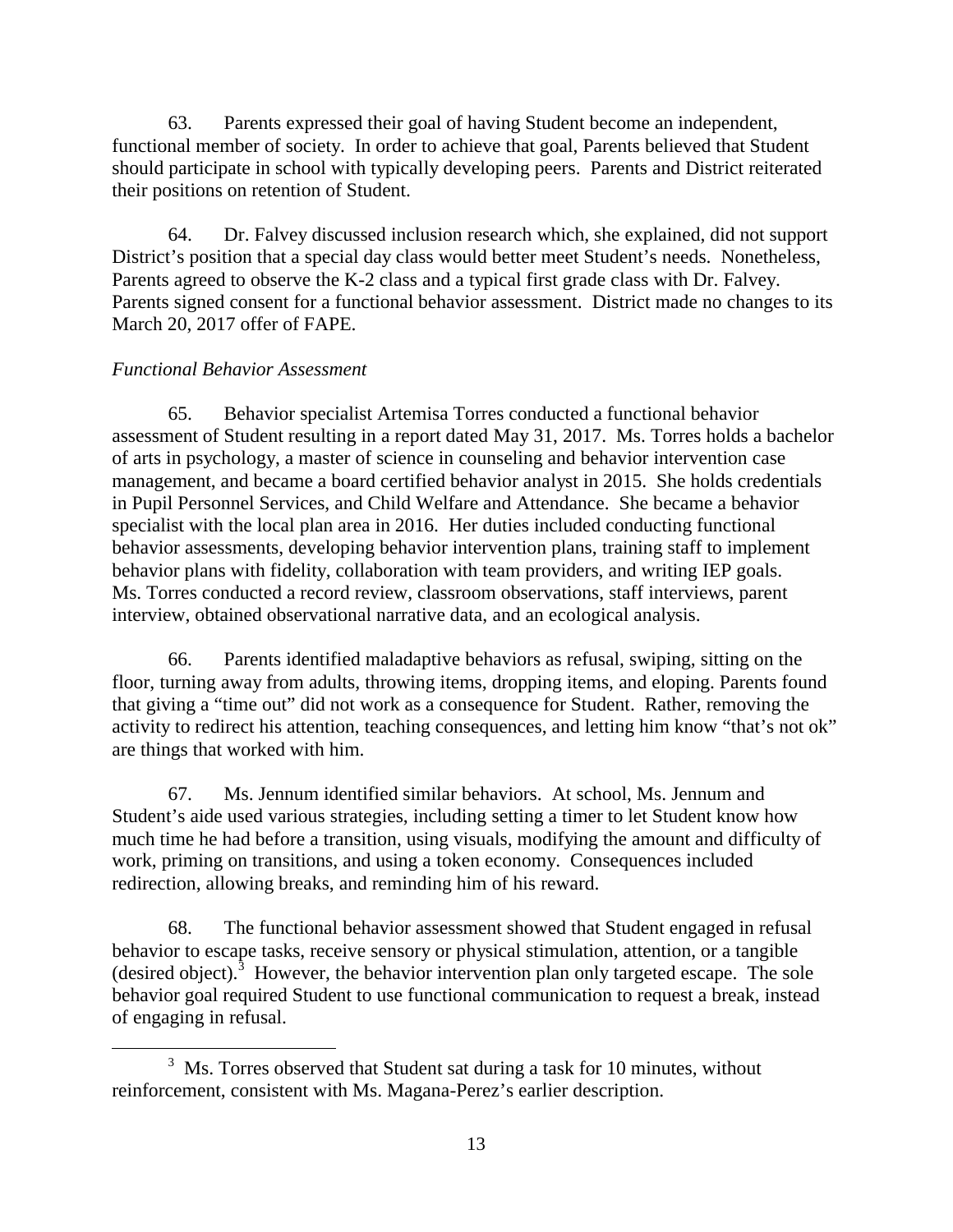69. Student's providers used time-outs and breaks as a consequence for Student's escape behaviors during class. At hearing, Ms. Torres conceded that type of consequence could have reinforced Student's negative behavior. Even so, she concluded that Student should not attend a general education class, even with an appropriate behavior intervention plan.

70. The behavior intervention plan failed to address Student's varying needs driving inappropriate refusal. Without developing a plan to target Student's need for sensory/physical stimulation, attention, or access to tangibles, District could not expect to diminish his maladaptive behaviors. Further, the plan encompassed the same strategies already used in the classroom during the 2016 – 2017 school year, with limited success.

71. Elizabeth Schwandt, Student's behavior expert, was a doctoral student in clinical child psychology with a master of education at the time of the hearing. She became a board certified behavior analyst in 2007. Her experience in behavior analysis and intervention included being program director for public school districts, instructor at various colleges, and clinical director at entities providing services to schools, families, medical practices, and hospitals. She had extensive experience developing curriculum, staff training, development of supports, and providing direct services to children with developmental disabilities.

72. Ms. Schwandt answered questions candidly, in a manner evidencing the depth of her experience in behavior analysis and intervention. Based upon her training, experience, and demeanor at hearing, she offered credible opinions and conclusions regarding District's functional behavior analysis and behavior intervention plan. Ms. Schwandt was familiar with Student. She reviewed Student records and met with Student and his family.

73. She met Student in July 2017 and observed him outside of the school setting, due to the summer break. Consistent with other witnesses, she found Student playful, funny, and engaging. She observed him playing games with his sister and noted his idiosyncratic communication patterns where he answered questions to the side or under his breathe.

74. Ms. Schwandt reviewed Ms. Torres' functional behavior assessment. The assessment included thorough descriptions of Student's behaviors in class, including demands made on Student, his responses, and interventions engaged in by his providers.

75. Within Ms. Torres' detailed descriptions, Ms. Schwandt identified several instances where providers reinforced Student's maladaptive behaviors. For example, Ms. Torres identified the function of Student's challenging behaviors as escape or avoidance. But when Student engaged in challenging behaviors, he was given time outs or breaks. Ms. Schwandt explained that this pattern taught Student the likelihood of being able to escape tasks if he sat on the floor saying "no," growled, or swiped at items.

76. Additionally, Ms. Torres' descriptions showed that staff inconsistently implemented reinforcers by, for example, stewarding him back to an area he had left. She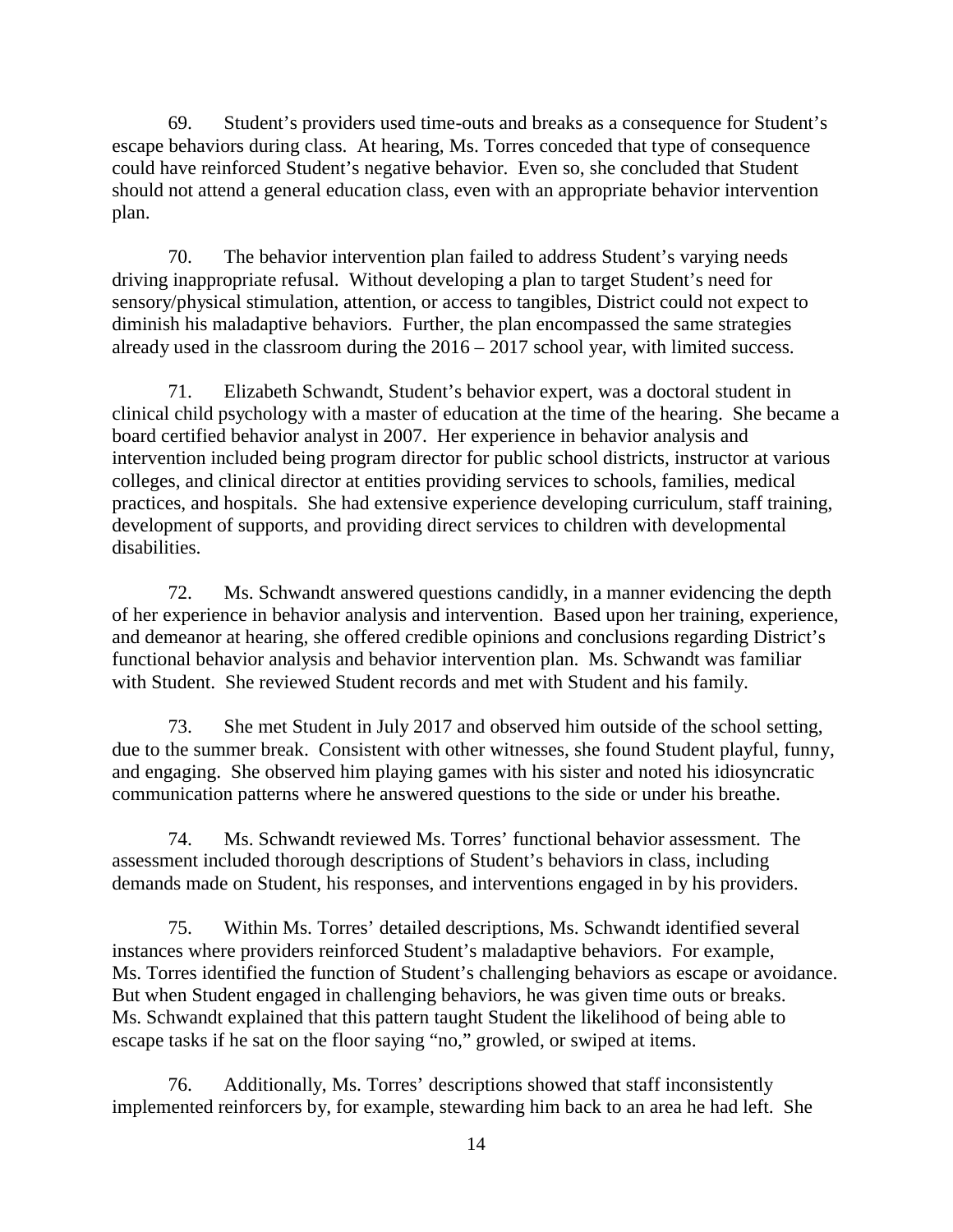described deficiencies in the operational definition of Student's maladaptive behavior. The operational definition should describe the challenging behavior and the reasons driving the behavior. Here, all behaviors were clumped into one category, refusal.

77. Ms. Schwandt recommended a more in depth behavior assessment to identify the function of each of Student's behaviors, since the behavior plan only addressed refusal. She explained that a behavior assessment should analyze Student's competing responses to input: access to escape, access to tangibles, and access to sensory input. Aligning Student's responses to input would allow improvement in his structural environment and teaching strategies, in other words, appropriate provider responses to Student's competing needs. A speech language pathologist should be consulted, she opined, to help Student develop functional, pragmatic, and social communication. Further, Student required clinical supervision from a board certified behavior analyst. Such supervision would train staff; address inconsistencies in implementation of behavior supports; allow alignment of reinforcement schedules with Student's behaviors; and reduce physical prompting in exchange for allowing Student to approximate appropriate behaviors.

78. Ms. Schwandt recommended four hours per week of clinical supervision for at least four consecutive school weeks, then two hours per week thereafter to review data, observe transitions, provide input on new strategies, and train staff. Staff required didactic training, which would allow them to ask questions about the program and obtain suggestions on new strategies. The clinical supervisor would collect and review weekly data; train the paraprofessional to collect data; and observe providers to ensure fidelity in implementation of the program.

79. Ms. Schwandt recommended aide training to facilitate peer interaction. Specifically, District's assessment recounted instances of Student being prompted to go to an area where other students played, without being guided through the process of how to approach a peer for play. Instead of asking Student if he wanted to go to the sandbox, the aide could have asked a peer to pick a toy and coax Student to the sandbox to play. Student should be rewarded for compliance, like, "you get to play with your favorite truck by yourself when you're done."

80. Ms. Schwandt observed Student's interest in engaging with peers in Ms. Torres' assessment. At lunch, Student compared food he brought with the other children. On another occasion, Student declined being given a popsicle, until he saw a friend walk by with one. He then joined a group of other students eating popsicles. He enjoyed participating in class birthday celebrations.

81. Ms. Schwandt persuasively demonstrated that Student required modifications to his behavior intervention plan. The plan grouped all behaviors into the category of escape and provided for consequences that reinforced Student's negative behaviors. The plan did not address Student's needs in sensory/physical stimulation seeking, attention, and tangibles.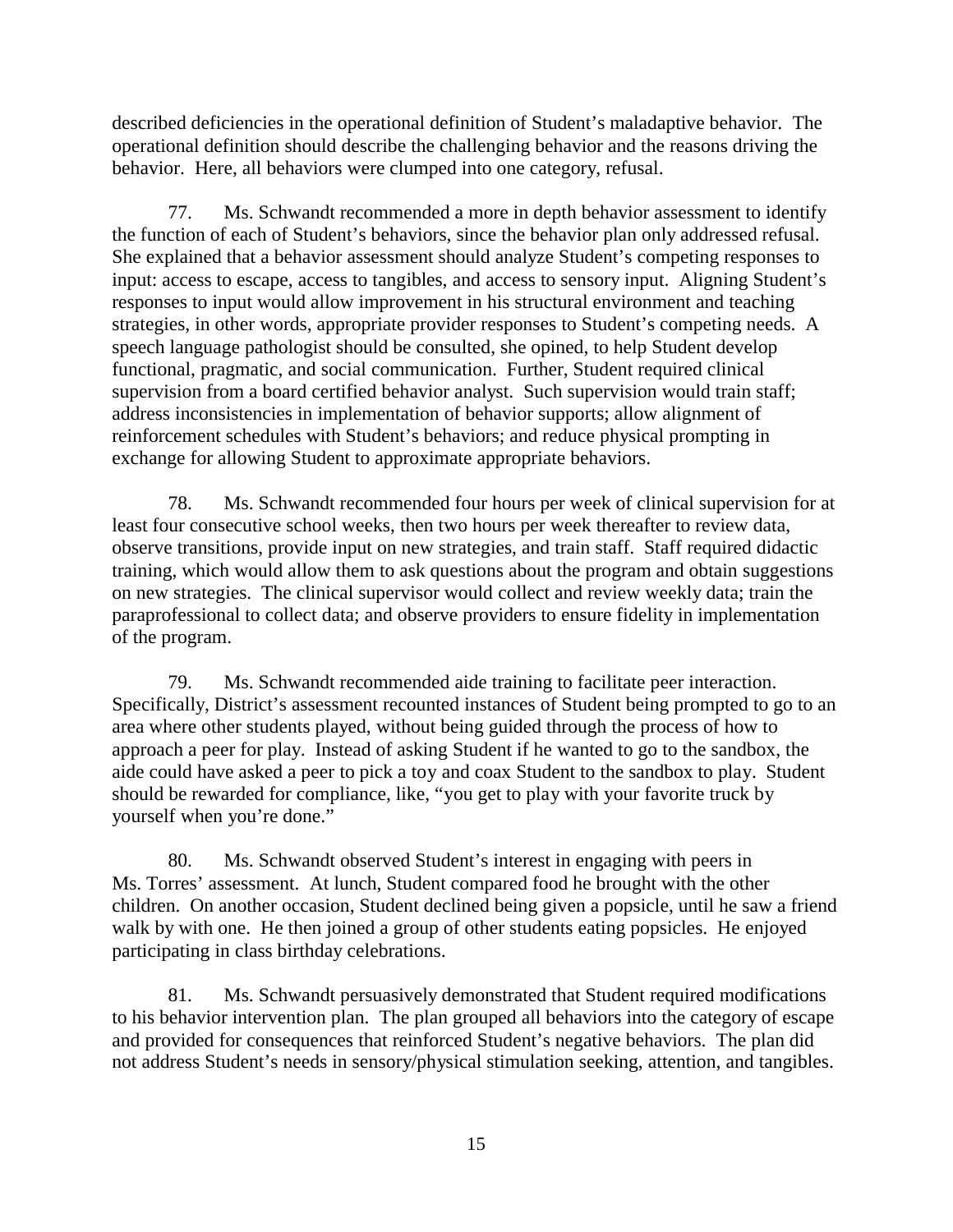82. Student expressed interest in typically developing peers and his behavior services could be implemented in a general education environment. Therefore, Ms. Schwandt credibly opined that his needs could be appropriately met in a general education placement.

## *May 31, 2017 IEP Team Meeting*

83. The IEP team met to review the results of Student's functional behavior assessment on May 31, 2017. Team members included Parents, Dr. Falvey, Mr. Crowell, Ms. McAleese, Ms. Jennum, Ms. Ulmer, Ms. Hilliard, Ms. Miller, and Ms. Torres.

84. At the May 31, 2017 meeting, the team reviewed the functional behavior assessment and determined that Student required additional behavior supports. Student had demonstrated behaviors that impeded his learning in the general education kindergarten class since he began his placement there in December 2016.

85. Ms. Torres described Student's maladaptive behaviors as inappropriate refusal. Parents believed Student engaged in the behavior for escape and sensory purposes. Ms. Jennum described the function of his maladaptive behaviors as escape and to obtain tangibles.

86. Ms. Torres presented the proposed behavior intervention plan described above. She recommended 20 hours per year of behavior specialist related service to train staff on implementation of the behavior intervention plan and for data monitoring.

87. At the meeting, Dr. Falvey described the behavior assessment as thorough and saw a theme of Student's need for routine. Specifically, that Student required another opportunity to learn and follow along with the routine of a typical kindergarten classroom. She again requested that Student be retained in kindergarten and sought additional inclusion specialist support. Ms. Ulmer indicated that District's offer of FAPE did not include retention in kindergarten. For this reason, Student did not require increased inclusion support.

88. District offered Student placement in a kindergarten to second grade special day class for moderate to severe children, with related services of occupational therapy, physical therapy, and speech and language, a full time one-on-one aide, and extended school year. Parents agreed to all aspects of the IEP except for the academic setting in which the IEP would be implemented.

89. Parents continued to seek retention of Student in a kindergarten general education based upon his academic and social skills progress. At hearing, Parents described Student's friendships with classmates, play-dates, and the growth he experienced through engaging with typically developing peers.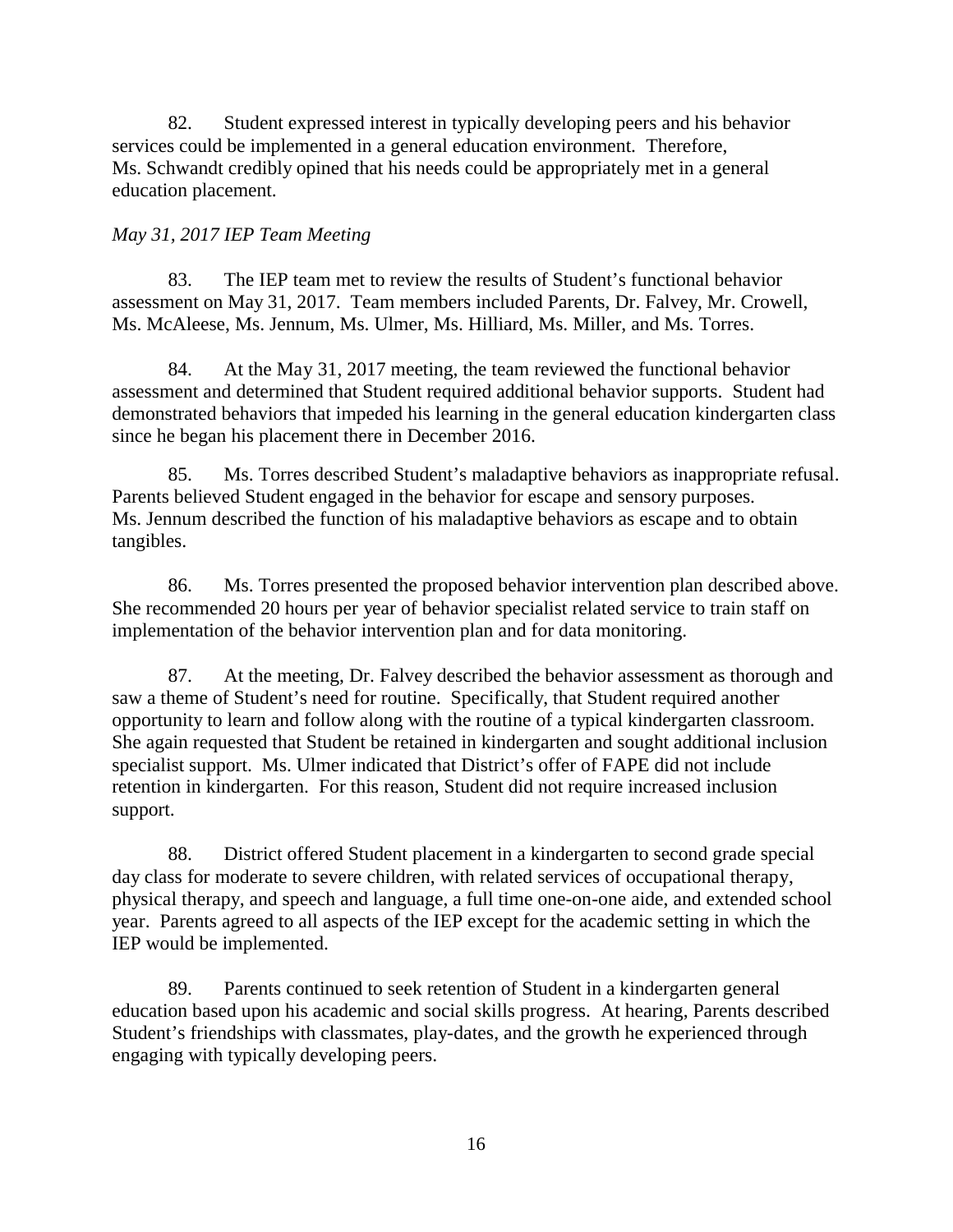### LEGAL CONCLUSIONS

#### *Introduction – Legal Framework under the IDEA<sup>4</sup>*

1. This hearing was held under the Individuals with Disabilities Education Act (IDEA), its regulations, and California statutes and regulations intended to implement it. (20 U.S.C. § 1400 et. seq.; 34 C.F.R. § 300.1 (2006)<sup>5</sup> et seq.; Ed. Code, § 56000 et seq.; Cal. Code Regs., tit. 5, § 3000 et seq.) The main purposes of the IDEA are: (1) to ensure that all children with disabilities have available to them a free appropriate public education (FAPE) that emphasizes special education and related services designed to meet their unique needs and prepare them for employment and independent living, and (2) to ensure that the rights of children with disabilities and their Parents are protected. (20 U.S.C. § 1400(d)(1); See Ed. Code, § 56000, subd. (a).)

2. A FAPE means special education and related services that are available to an eligible child at no charge to the Parent or guardian, meet state educational standards, and conform to the child's individualized education program (IEP). (20 U.S.C. § 1401(9); 34 C.F.R. § 300.17; Cal. Code Regs., tit. 5, § 3001, subd. (p).) "Special education" is instruction specially designed to meet the unique needs of a child with a disability. (20 U.S.C. § 1401(29); 34 C.F.R. § 300.39; Ed. Code, § 56031.) "Related services" are transportation and other developmental, corrective and supportive services that are required to assist the child in benefiting from special education. (20 U.S.C. § 1401(26); 34 C.F.R. § 300.34; Ed. Code, § 56363, subd. (a) [In California, related services are also called designated instruction and services].) In general, an IEP is a written statement for each child with a disability that is developed under the IDEA's procedures with the participation of Parents and school personnel that describes the child's needs, academic and functional goals related to those needs, and a statement of the special education, related services, and program modifications and accommodations that will be provided for the child to advance in attaining the goals, make progress in the general education curriculum, and participate in education with disabled and non-disabled peers. (20 U.S.C. §§ 1401(14), 1414(d)(1)(A); Ed. Code, §§ 56032, 56345, subd. (a).)

3. In *Board of Education of the Hendrick Hudson Central School District v. Rowley* (1982) 458 U.S. 176, 201 [102 S.Ct. 3034, 73 L.Ed.2d 690] (*Rowley*)*,* the Supreme Court held that "the 'basic floor of opportunity' provided by the [IDEA] consists of access to specialized instruction and related services which are individually designed to provide educational benefit to" a child with special needs. *Rowley* expressly rejected an interpretation of the IDEA that would require a school district to "maximize the potential" of

<sup>&</sup>lt;sup>4</sup> Unless otherwise indicated, the legal citations in the introduction are incorporated by reference into the analysis of each issue decided below.

 $5$  All subsequent references to the Code of Federal Regulations are to the 2006 version.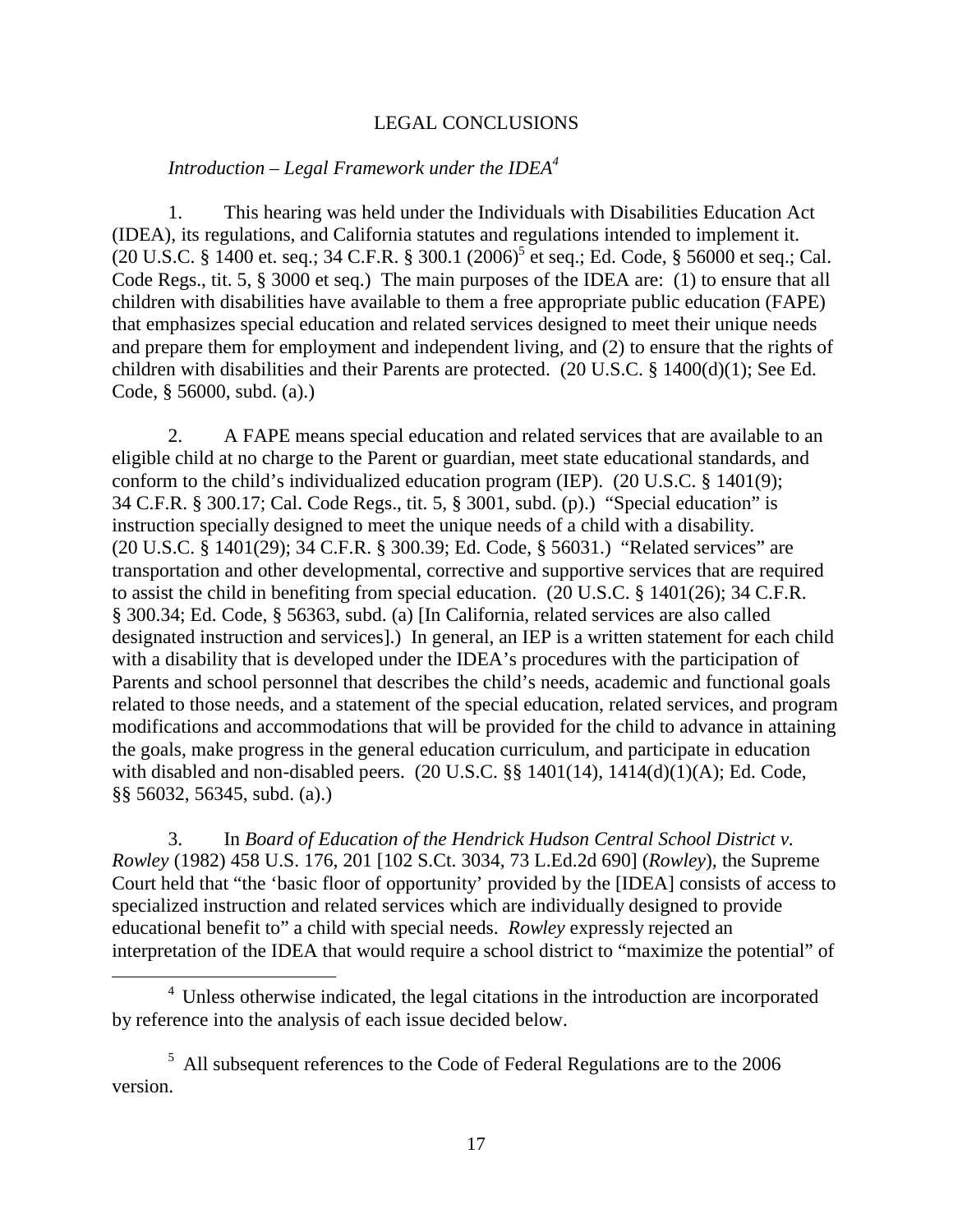each special needs child "commensurate with the opportunity provided" to typically developing peers. (*Id.* at p. 200.) Instead, *Rowley* interpreted the FAPE requirement of the IDEA as being met when a child receives access to an education that is reasonably calculated to "confer some educational benefit" upon the child. (*Id.* at pp. 200, 203-204.) The Ninth Circuit Court of Appeals has held that despite legislative changes to special education laws since *Rowley*, Congress has not changed the definition of a FAPE articulated by the Supreme Court in that case. (*J.L. v. Mercer Island School Dist.* (9th Cir. 2010) 592 F.3d 938, 950 [In enacting the IDEA 1997, Congress was presumed to be aware of the *Rowley* standard and could have expressly changed it if it desired to do so.].) Although sometimes described in Ninth Circuit cases as "educational benefit," "some educational benefit" or "meaningful educational benefit," all of these phrases mean the *Rowley* standard, which should be applied to determine whether an individual child was provided a FAPE. (*Id.* at p. 951, fn. 10.) In a recent unanimous decision, the United States Supreme Court also declined to interpret the FAPE provision in a manner that was at odds with the *Rowley* court's analysis, and clarified FAPE as "markedly more demanding than the 'merely more than the de minimus test'…" (*Endrew F. v. Douglas School Dist. RE-1* (2017) 137 S.Ct. 988, 1000 (*Endrew*)). The Supreme Court in *Endrew* stated that school districts must "offer a cogent and responsive explanation for their decisions that shows the IEP is reasonably calculated to enable the child to make progress appropriate in light of his circumstances." (*Id.* at p. 1002.)

4. The IDEA affords Parents and local educational agencies the procedural protection of an impartial due process hearing with respect to any matter relating to the identification, evaluation, or educational placement of the child, or the provision of a FAPE to the child. (20 U.S.C. § 1415(b)(6) & (f); 34 C.F.R. 300.511; Ed. Code, §§ 56501, 56502, 56505; Cal. Code Regs., tit. 5, § 3082.) The party requesting the hearing is limited to the issues alleged in the complaint, unless the other party consents. (20 U.S.C. § 1415(f)(3)(B); Ed. Code, § 56502, subd. (i).)

5. At the hearing, the party filing the complaint has the burden of persuasion by a preponderance of the evidence. (*Schaffer v. Weast* (2005) 546 U.S. 56-62 [126 S.Ct. 528, 163 L.Ed.2d 387]; see 20 U.S.C. § 1415(i)(2)(C)(iii) [standard of review for IDEA administrative hearing decision is preponderance of the evidence].) Thus, each party had the burden of proof on the issues raised in their respective complaints.

## *Issues 1and 2: Least Restrictive Environment*

6. The parties dispute the appropriate educational environment in which to implement Student's IEP. Student contends District's offer of placement for the 2017 – 2018 school year denied him a FAPE because it failed to offer placement with typically developing peers to the maximum extent appropriate. District contends Student requires placement in a kindergarten to second grade moderate to severe special day class for the majority of his school day to appropriately address his academic needs.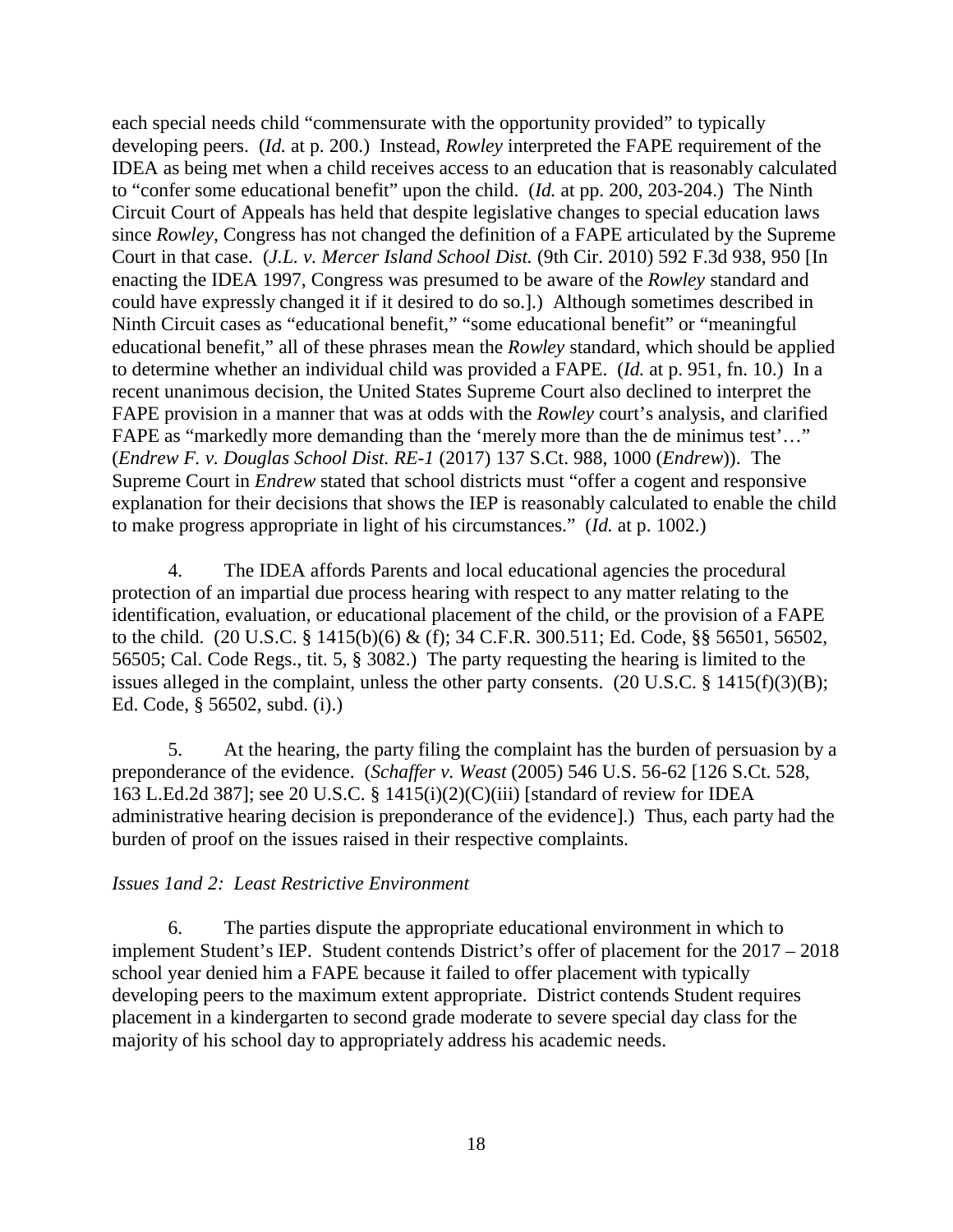### *LEGAL AUTHORITY*

7. In developing the IEP, the IEP team must consider the strengths of the child, the concerns of the parents for enhancing the child's education, the results of the most recent evaluations of the child, and the academic, developmental, and functional needs of the child. (20 U.S.C. § 1414(d)(3)(A); 34 C.F.R. § 300.324 (a).)

8. An IEP is evaluated in light of information available to the IEP team at the time it was developed; it is not judged exclusively in hindsight. (*Adams v. State of Oregon*  (9th Cir. 1999) 195 F.3d 1141, 1149.) "An IEP is a snapshot, not a retrospective." (*Id.* at p. 1149, citing *Fuhrmann v. East Hanover Bd. of Education* (3rd Cir. 1993) 993 F.2d 1031, 1041.) It must be evaluated in terms of what was objectively reasonable when the IEP was developed. (*Ibid.*)

9. The IDEA expresses a clear policy preference for inclusion to the maximum extent appropriate as an aspiration for all children with special needs. (See 20 U.S.C. § 1412(a)(5)(A); Ed. Code, § 56031; 34 C.F.R. §§ 300.114 & 300.116.) School districts are required to provide each special education student with a program in the least restrictive environment, with removal from the regular education environment occurring only when the nature or severity of the student's disabilities is such that education in regular classes with the use of supplementary aids and services could not be achieved satisfactorily. (20 U.S.C. § 1412(a)(5)(A); Ed. Code, § 56031.)

10. When determining whether a placement is the least restrictive environment for a child with a disability, four factors must be evaluated and balanced: (1) the educational benefits of full-time placement in a regular classroom; (2) the non-academic benefits of fulltime placement in a regular classroom; (3) the effects the presence of the child with a disability has on the teacher and children in a regular classroom; and (4) the cost of placing the child with a disability full-time in a regular classroom. (*Sacramento City Unified School Dist. v. Rachel H.* (9th Cir. 1994) 14 F.3d 1398, 1404.)

#### *ANALYSIS*

11. Applying the four *Rachel H.* factors here demonstrates Student required continued placement in a general education class in order to make progress appropriate in light of his circumstances. District may be correct in proffering that Student could receive more educational benefit in a special day class, where he could obtain a greater deal of oneon-one specialized academic instruction. The same could be said of most students. However, the standard is not to offer a better placement, it is simply to offer the least restrictive environment in which Student can obtain some educational benefit.

12. The evidence demonstrated that Student achieved some educational benefit from placement in Ms. Jennum's general education kindergarten class. He made some progress academically towards math goals and literacy goals. He made some progress on his goal for transitions. Even though he often required prompting to play appropriately with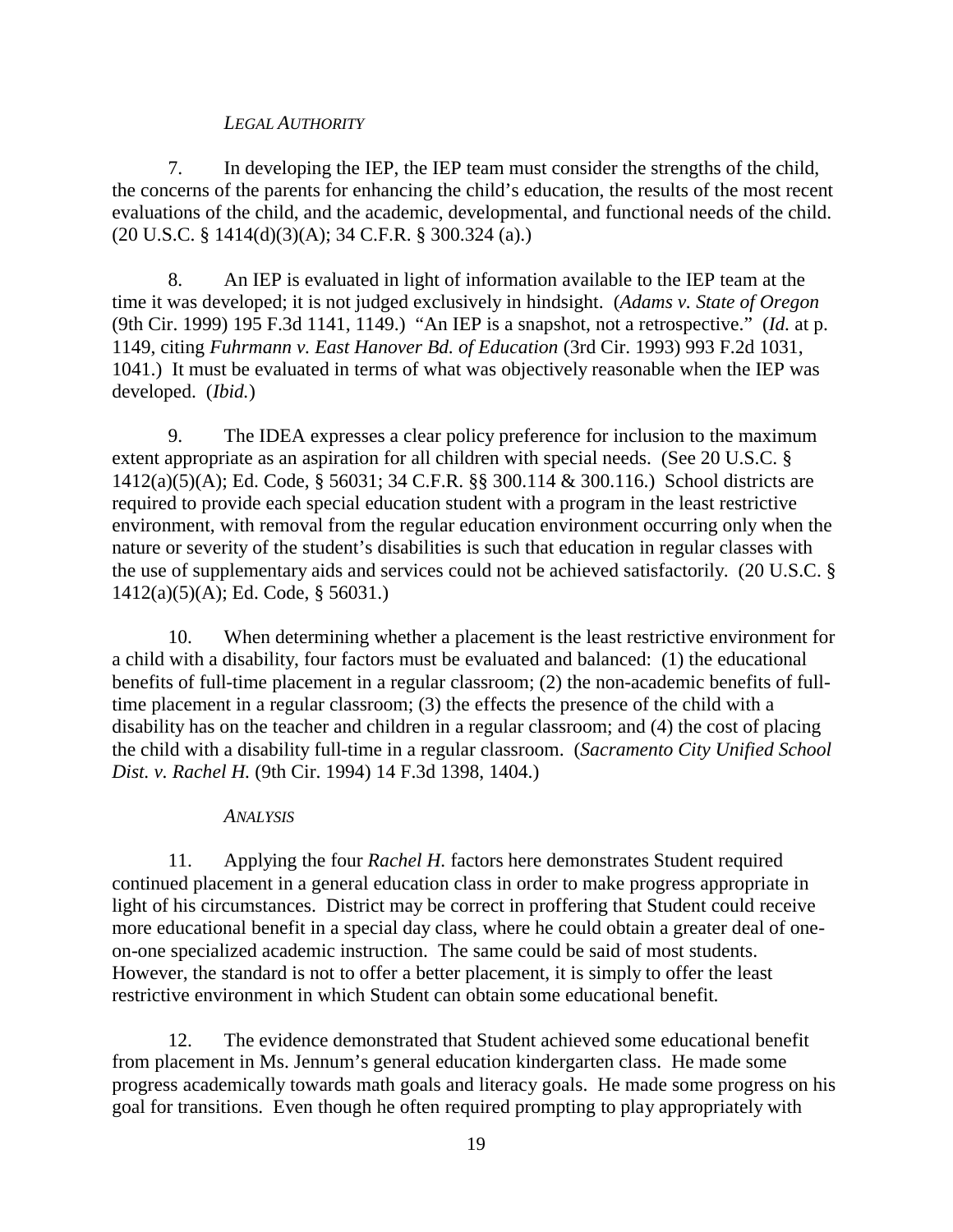peers, he demonstrated the ability to engage in imaginative play with them. The undisputed evidence showed Student's communicative intent, average receptive language, and developing social skills.

13. District and Student witnesses agreed that Student's progress was slow and that he should not be expected to meet grade level standards. Coupling slow progress with the degree of modification Student required to access his curriculum, District argued, supported Student's placement in a special day class. While that may be true if the academic and behavioral gap between Student and typically developing peers widens, that is not the case presently.

14. District's placement offer of a K-2 class denies Student access to general education curriculum. The evidence showed that the K-2 class instructs students based only on their goals. The class does not teach a general education curriculum. Though Student received instructional supports from his aide during Ms. Jennum's class, he also received the benefit of being included in the general education curriculum. Student made progress on his goals in the general education environment, academically and socially, showing that general education continued to be the appropriate least restrictive environment for him.

15. Modification of Student's curriculum was a recurring theme throughout his IEP's and during the hearing. Ms. McAleese, though an experienced and caring inclusion specialist, worked on an itinerant basis. She worked at Student's school only one day a week. She provided training on curriculum modification to Student's instructional aide to keep pace with academic packets provided by Ms. Jennum.

16. District presented no evidence that the instructional aide had the educational background or training in inclusion support to properly modify Student's curriculum. With knowledge that Student required additional inclusion support for curriculum modification, it did not offer any. Instead, District offered placement in a more restrictive setting for the 2017-2018 school year.

17. District did not persuasively demonstrate that Student required instruction from a teacher credentialed to instruct a moderate to severe special day class. Neither an outside expert nor a school psychologist testified on this point. However, the evidence demonstrated Student's intellectual functioning scores fell predominantly in the borderline range in 2013 and 2016 testing. His average score in receptive language supported placement in a general education setting over a moderate to severe special day class.

18. Student had communicative intent and demonstrated that he can learn in a general education environment, which provided models for language, social interaction, and behavior. Dr. Falvey, whose expert testimony was undisputed, determined that Student had the cognitive ability to make progress within general education standards, generally. Alternatively, the K-2 special day class did not offer exposure to general education curriculum or typically developing peer role models in class.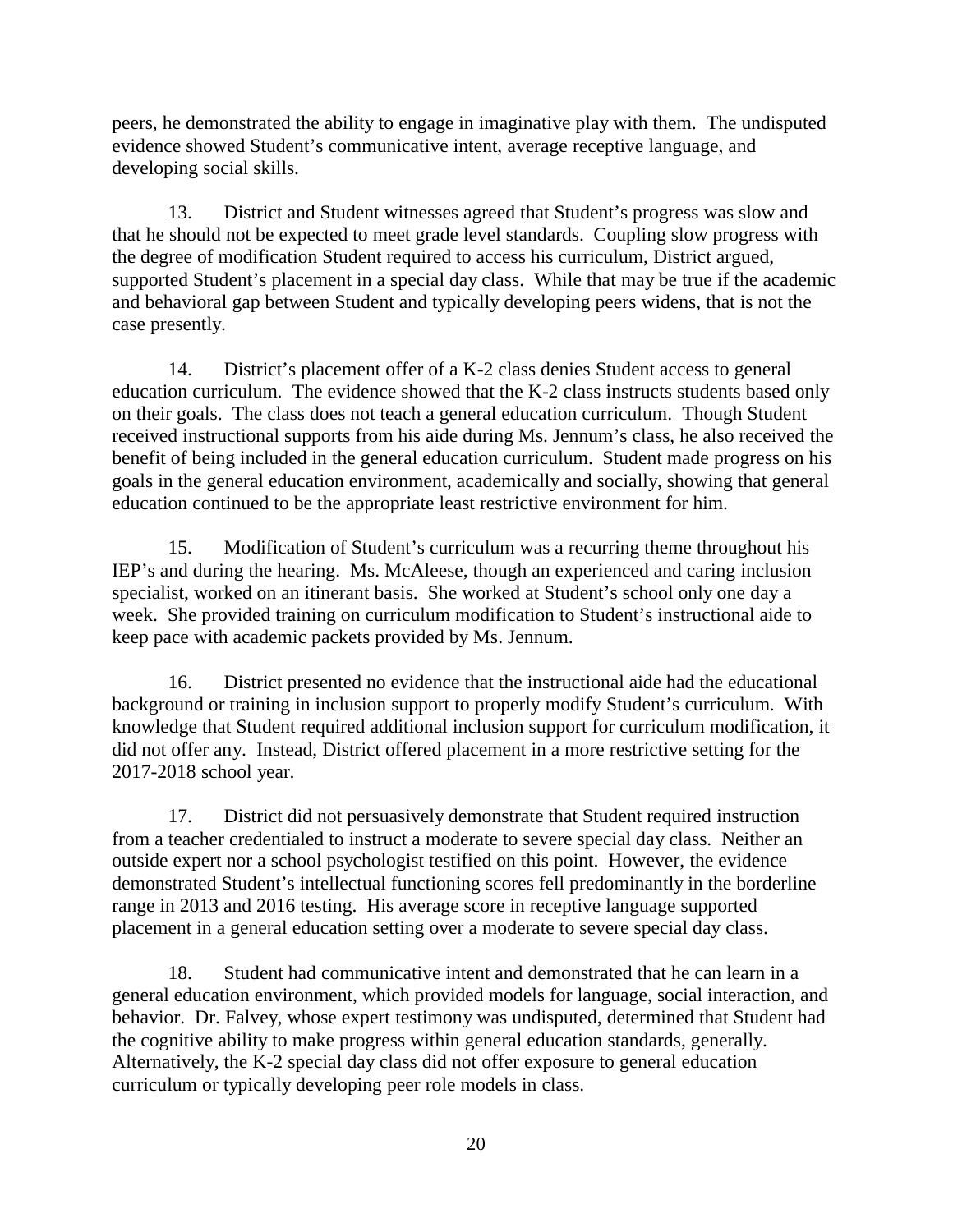19. The evidence showed that Student demonstrated behaviors impeding learning throughout his educational career. Behaviors exhibited during his time in general education kindergarten led Ms. McAleese to develop an informal behavior plan, which, six months later, led to the development of a behavior intervention plan.

20. Ms. Schwandt persuasively demonstrated that without the behavior intervention plan in place during Student's kindergarten year, providers inconsistently administered reinforcement to Student, which contributed to ongoing maladaptive behaviors. Further, providers reinforced Student's escape behaviors by administering breaks or a time out.

21. The behavior intervention plan, developed on May 31, 2017, had not been implemented during the 2016 – 2017 school year. District did not know how the plan would impact Student's ability to more consistently access his education before it offered a more restrictive placement during the spring 2017 IEP team meetings. The evidence demonstrated that the behavior intervention plan, once created, still did not address each of Student's behaviors impeding learning. Specifically, Student demonstrated sensory/physical input seeking behaviors, attention, receipt of tangibles, and escape behaviors throughout his educational career. But the behavior intervention plan lumped these target behaviors together and did not parse out antecedents or consequences to the specific behaviors exhibited. The plan offered support for escape, which impacted Student's ability to attend. Nonetheless, gaps remain in addressing sensory/physical input seeking behaviors, attention, and receipt of tangibles, which may have different functions and require different consequences.

22. Student met his burden of proof that he could receive some educational benefit in a general education class. He demonstrated progress towards academic goals in kindergarten even in light of lacking additional inclusion specialist support and an appropriate behavior intervention plan.

23. Non-academic benefits, the second *Rachel H.* factor, weighed in favor of Student's continued inclusion in a general education classroom. Student demonstrated average receptive communication and showed progress in communication and socialization with peers. All witnesses agreed that Student should be included in social activities with typically developing peers.

24. Student and District witnesses described him as a happy, excited boy, who loved attending school. He enjoyed engaging with his peers, despite having difficulty doing so. At times he refused to engage in an activity, but watching his typically developing peers provided motivation for him to take part. Beginning in preschool, Student demonstrated that he learned by the examples of his general education peers. He listened to classmates answer questions, then answered during his turn. He learned how to line up for class and recess by modeling. His speech language pathologist recommended continued exposure to typical peers to help Student expand his expressive vocabulary. Student made friends in his general education kindergarten placement and attended birthday parties and play-dates with them.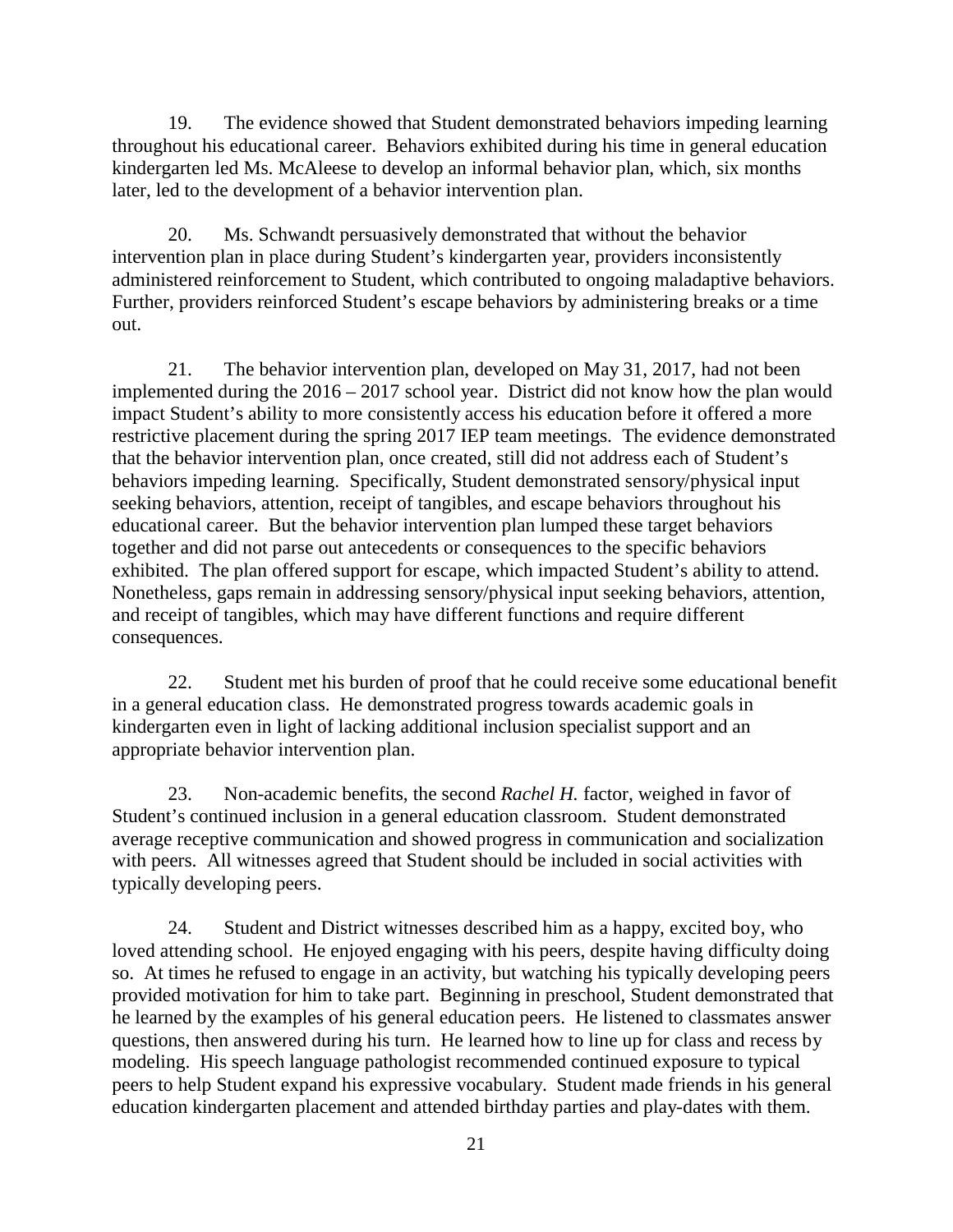For the foregoing reasons, District's offer of inclusion for only 22 percent of Student's school day was deficient.

25. Third, the evidence demonstrated that the effect Student's inclusion had on his teacher and classmates, overall, did not warrant a change in placement to the K-2 class. Ms. Jennum generally described instances when Student interrupted classmates during small group instruction and required redirection during whole group instruction. She opined that he could only attend to instruction for up to a few minutes at a time. But these descriptions contradicted other providers and, for that reason, carried less weight. Ms. Magana-Perez saw Student develop his ability to attend and work with typically developing peers in her class. Multiple providers described Student's ability to attend to task for up to 10 minutes. Student's behaviors did not shut down class instruction. All providers agreed that the social component of Student's program weighed in favor of inclusion.

26. Dr. Falvey persuasively demonstrated the positive effect of inclusion on all students. She described how children learn and grow from the examples around them, good and bad. Student showed that effect here, as he developed friendships with classmates. He engaged in make believe games with typical peers, helped them celebrate birthdays, and they helped him learn to share and grow socially and academically. As such, this factor did not weigh against full inclusion.

27. Fourth, District did not weigh the costs of supports and services in its decision to deny full inclusion to Student.

28. The evidence weighed on both sides of the inclusion analysis. On balance, however, Student persuasively demonstrated that he required full inclusion in order to make progress appropriate in light of his circumstances in the least restrictive environment.

29. Weighing the four factors in *Rachel H.*, Student met his burden of proof that the least restrictive environment at the time of the spring 2017 IEP's, was continued inclusion in a general education class, with additional inclusion supports and an appropriate behavior intervention plan.

#### REMEDIES

1. Administrative Law Judges have broad latitude to fashion equitable remedies appropriate for the denial of a FAPE. (*School Committee of Burlington, Mass. v. Department of Education* (1985) 471 U.S. 359, 370; *Student W. v. Puyallup School Dist., No. 3* (9th Cir. 1994) 31 F.3d 1489, 1496.) The broad authority to grant relief extends to the administrative law judges and hearing officers who preside at administrative special education due process proceedings. (*Forest Grove School Dist. v. T.A.* (2009) 129 S.Ct. 2484, 2494, fn. 11; 174 L.Ed.2d 168.) An ALJ can award compensatory education as a form of equitable relief. (*Park v. Anaheim Union High School Dist., supra,* 464 F.3d 1025, 1033.) Compensatory education is a prospective award of educational services designed to catch-up the student to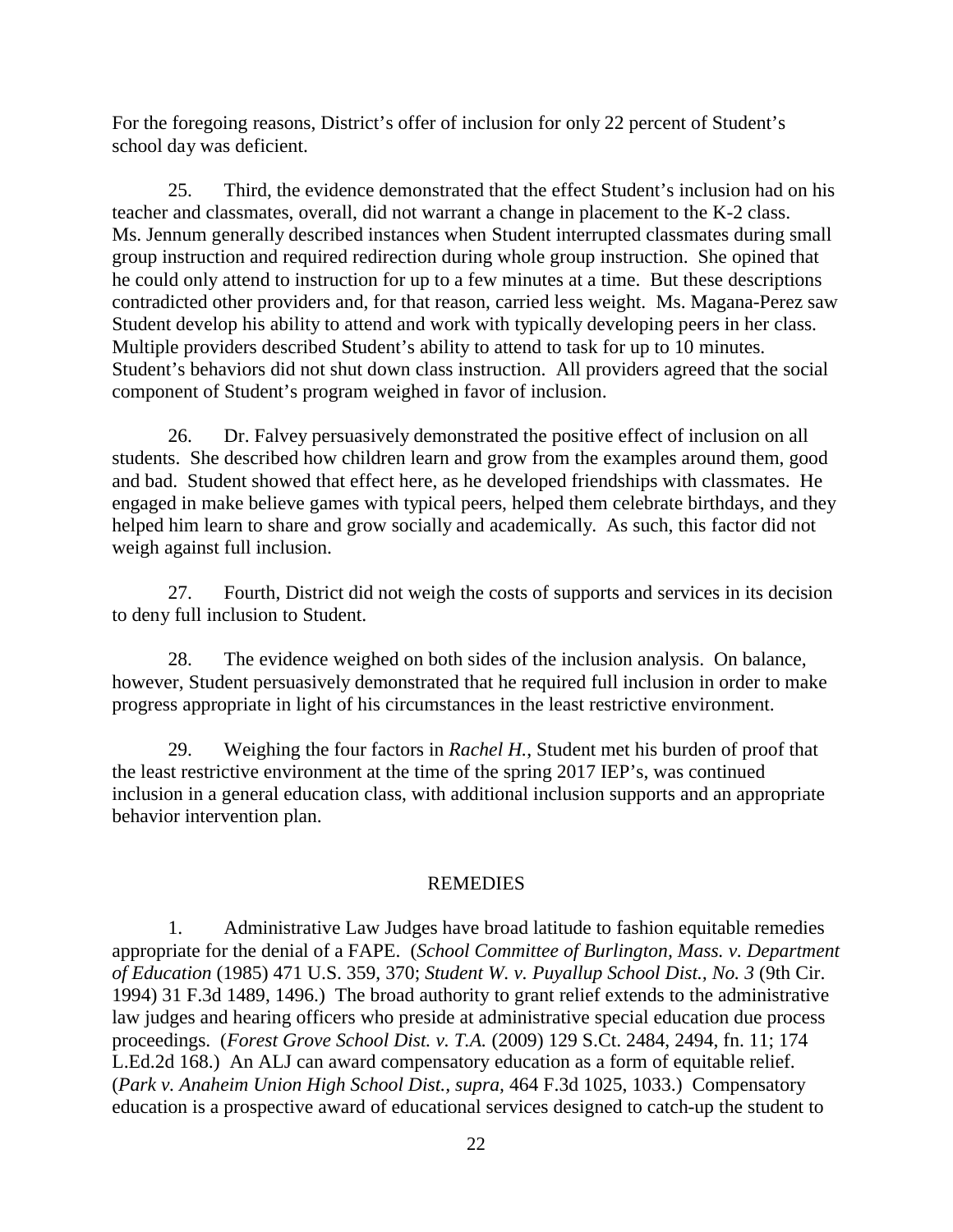where he should have been absent the denial of a FAPE. (*Brennan v. Regional School Dist. No. 1* (D.Conn. 2008) 531 F.Supp.2d 245, 265.) The fashioning of equitable relief in IDEA cases requires a "fact-specific" analysis. (*Student W. v. Puyallup School Dist., No.3, supra,*  at p. 1497.)

# *Retention*

2. Student's request to be retained in kindergarten is granted as compensatory education. Student began attending general education kindergarten on December 1, 2016, pursuant to a settlement agreement. District demonstrated that Student learned classroom routines within a few weeks of starting the kindergarten class. However, the parties agreed that Student learns much slower than his classmates and there was no dispute Student missed important instruction that occurs during the start of the school year.

3. His slight age difference from new kindergarten peers is offset by both his smaller stature and cognitive delays, which weigh in favor of retention. Further, Student should have an opportunity to experience gains in kindergarten, with appropriate inclusion specialist supports and an appropriate behavior intervention plan.

4. Parents argue for retention in kindergarten over having that year in a transition program at the end of Student's education. Parents seek to build on Student's ability to make developmental gains, presently. Student demonstrated that retention is an appropriate equitable remedy, under these circumstances.

# *Placement and Services*

5. Student persuasively demonstrated that he can obtain some educational benefit in a kindergarten general education class with appropriate supports and services. Dr. Falvey established that Student required inclusion support for 90 minutes per week for provider collaboration, curriculum modification, and implementation of Student's program.

6. Therefore, in addition to the supports and services already agreed upon in their joint stipulation and those agreed to by Parents in the operative IEP's, District shall provide Student with 90 minutes per week of inclusion support from a non-public agency of Student's choosing. Inclusion support shall provide collaboration with Student's providers, modification of curriculum, and supervision of Student's instructional aide to ensure the fidelity of implementation.

7. Further, Ms. Schwandt credibly explained Student's needs in behavior required clinical supervision by a board certified behavior analyst for staff training, data review, collaboration, and implementation. The clinical supervisor would be able provide input on the functions of Student's behaviors and help the IEP team parse out environmental and teaching strategies to address each of the functions of his behaviors. Therefore, District shall provide Student with four hours per week of clinical supervision from a board certified behavior analyst for four consecutive school weeks, then for two hours per week for the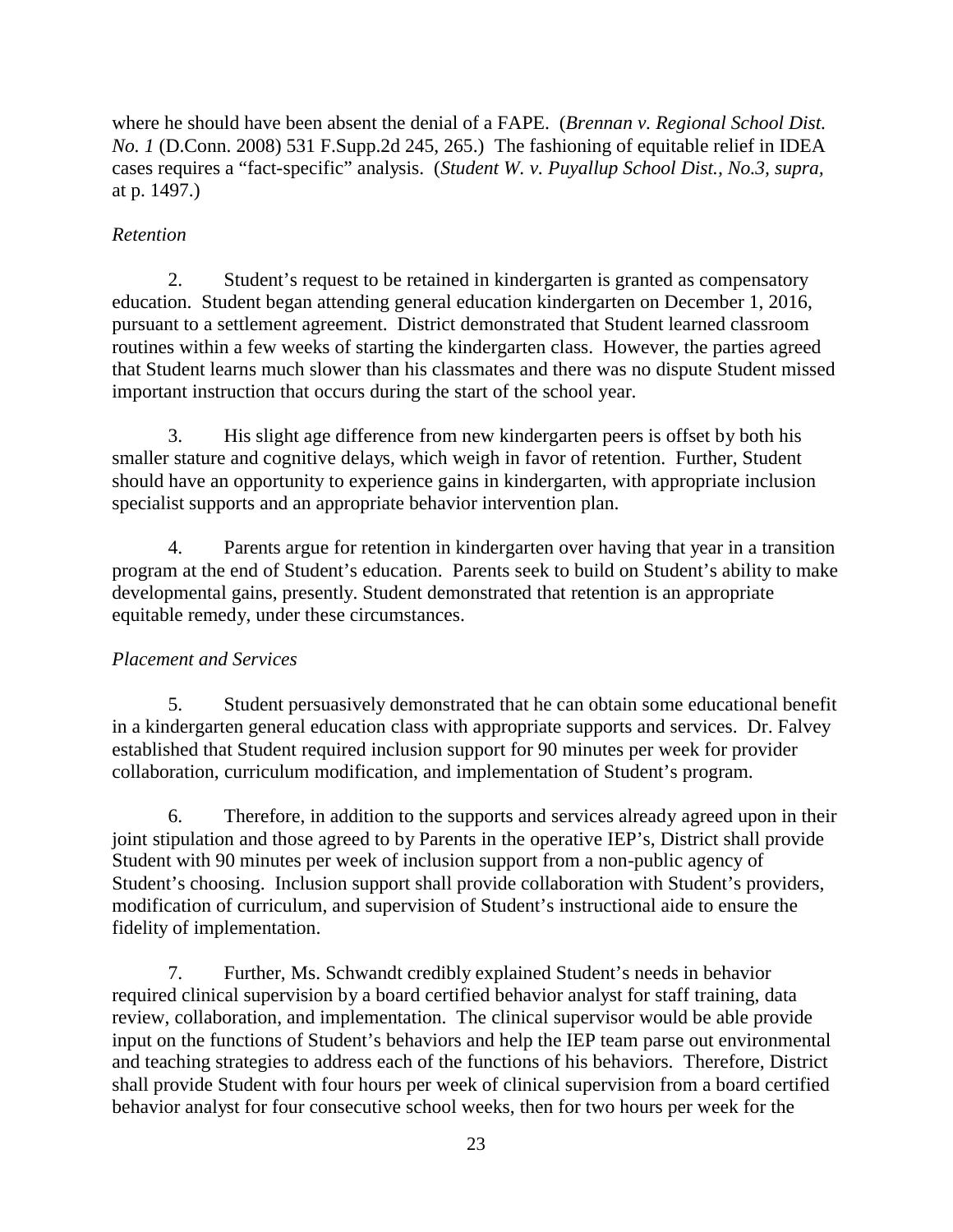remainder of the 2017-2018 school year for the reasons stated above. The clinical supervisor shall also observe Student during transitions and peer interactions, develop teaching strategies to remediate Student's maladaptive behaviors and provide training to the instructional aide on such strategies.

## *Compensatory Education for the 2016 – 2017 School Year*

8. Student, in his closing brief, requested compensatory education for District's failure to provide him with appropriate behavioral supports during the  $2016 - 2017$  school year. However, whether District denied Student a FAPE during the 2016 – 2017 school year was not presented as an issue for this hearing. Student's request for compensatory education is, therefore, denied.

9. In conclusion, District shall place Student in a kindergarten general education class with the supports and services identified above, and those agreed to by the parties in their joint stipulation. These remedies sufficiently address District's failure to offer an appropriate placement for the 2017 – 2018 school year.

## **ORDER**

1. District shall provide Student with placement in a kindergarten general education class for the 2017 – 2018 school year, with the following supports and services, in addition to those already agreed upon by the parties in their joint stipulation:

a. Inclusion specialist support for 90 minutes per week from a nonpublic agency provider, chosen by Parents. Inclusion specialist support shall include collaboration with Student's providers, modification of Student's curriculum, and supervision of Student's instructional aide. The inclusion support shall also provide training, as needed, of Student's providers on the nature of his disability and implementing his program with fidelity.

b. Board certified behavior analyst clinical supervision services from a nonpublic agency provider, chosen by Parents. Services shall be provided at a rate of four hours per week for the first four school weeks of Student's attendance in general education kindergarten, after the issuance of this Order. Thereafter, such supervision services shall continue at a rate of two hours per week for the remainder of the 2017 – 2018 school year. The clinical supervisor shall observe Student during transitions and peer interactions, develop teaching strategies to remediate Student's maladaptive behaviors and increase peer interaction. The clinical supervisor shall provide training to Student's instructional aide on such strategies and shall oversee implementation of Student's behavior intervention plan.

c. The District may set guidelines for nonpublic agency providers, including qualifications and costs, if the District or local plan area has such guidelines.